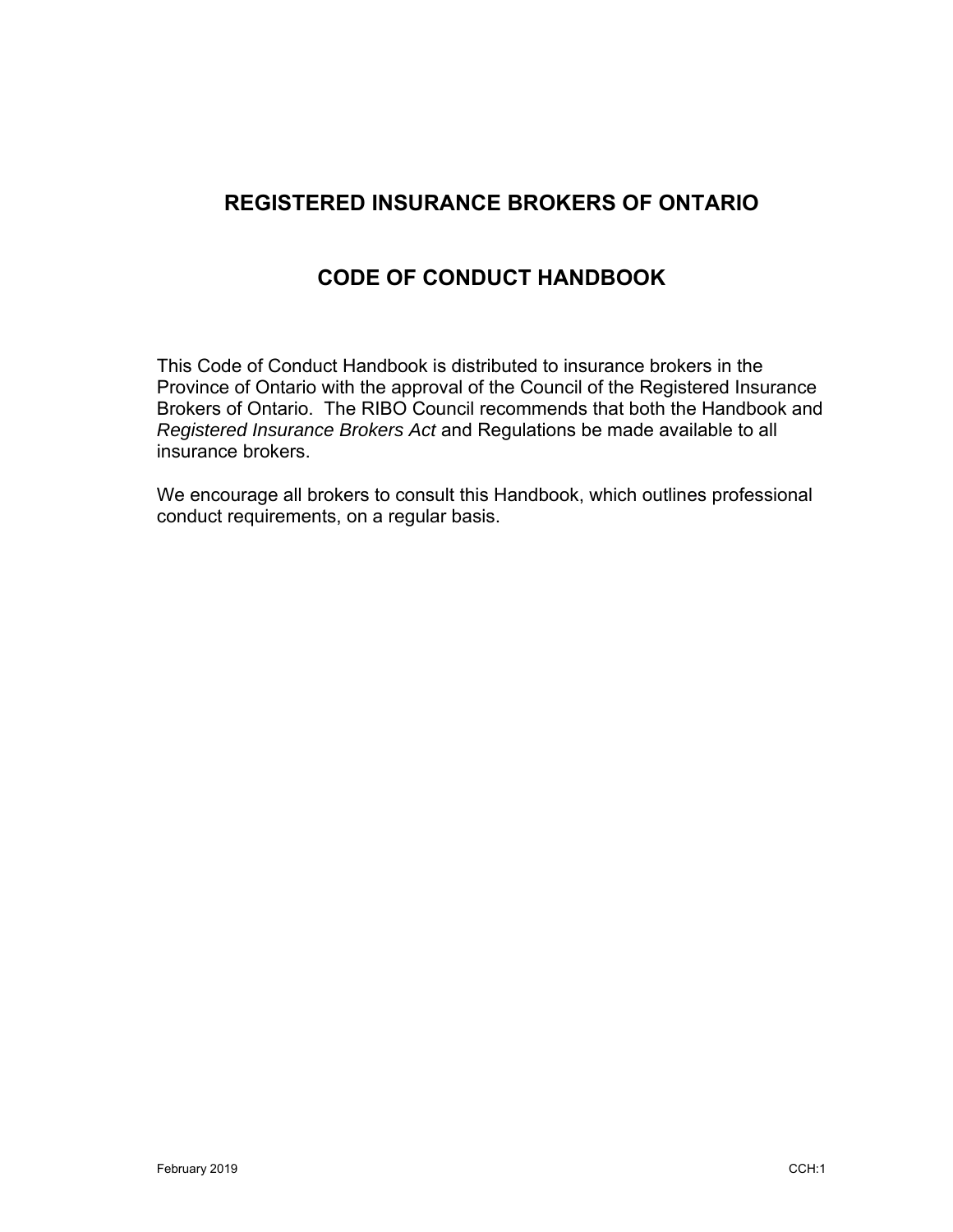# **CONTENTS**

| PARAGRAPH 6 - SAFEKEEPING AND PRESERVING CLIENT'S PROPERTY |  |
|------------------------------------------------------------|--|
| PARAGRAPH 7 - DUTY TO CLIENT WHERE BROKER HAS ANOTHER      |  |
| PARAGRAPH 7.1 - DISCLOSURE OF FACTS INDICATING POTENTIAL   |  |
|                                                            |  |
|                                                            |  |
|                                                            |  |
| PARAGRAPH 11 - MAINTAIN INTEGRITY OF THE VOCATION  38      |  |
| PARAGRAPH 12 - UNAUTHORIZED PRACTICE OF THE VOCATION  39   |  |
|                                                            |  |
|                                                            |  |
| PARAGRAPH 15 - FINDINGS FROM ANOTHER JURISDICTION  43      |  |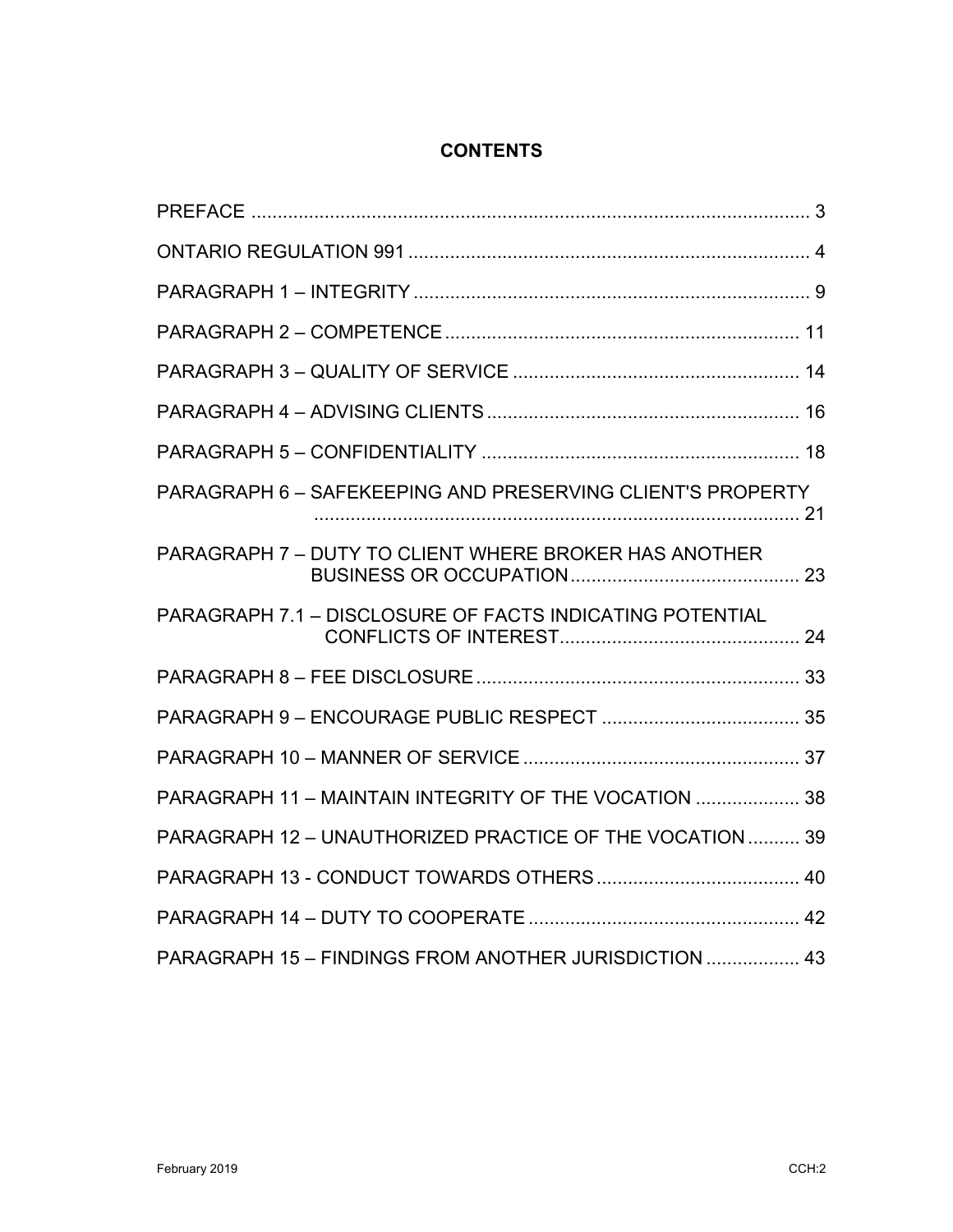### **PREFACE**

The formation of RIBO in 1981 marked the culmination of years of planning and work to enhance recognition of the practice of insurance brokers in a selfregulatory environment Ontario.

It is important for all brokers to be aware that self-regulation is a privilege. Professionals are recognized not only for their skill or experience in a particular field or activity. Their status also stems from their character and their standards. All these factors combined protect the interests of the insurance consumer.

The Code of Conduct contained in Section 14 of Ontario Regulation 991 under the *Registered Insurance Brokers Act* provides rules that are intended to set a standard of professional conduct for registered insurance brokers in the Province of Ontario. The provisions of the Code of Conduct must be followed both in letter and in spirit. Section 15 of Ontario Regulation 991 provides a definition of "misconduct" which warrants disciplinary action by the Discipline Committee of RIBO. As of 2018, Section 15.1 provides for the enforceability by RIBO of Discipline Orders from other jurisdictions.

The Code of Conduct Handbook that follows is intended to give RIBO members an interpretation of the Code of Conduct. Each provision of the Code of Conduct is set out separately, followed by a set of guidelines in the form of commentary, which will hopefully assist you in interpreting the particular provision of the Code of Conduct. Any specific questions about interpretation of the Code of Conduct or the guidelines provided in this Handbook should be referred in writing to the Professional Conduct Committee of RIBO.

While the provisions of the Code of Conduct are legal rules which must be followed, the guidelines contained in the Handbook are not necessarily intended to be self-contained rules and may make reference to a broker's legal obligations under the *Insurance Act* or other relevant legislation. Many of the guidelines provided in this Handbook may overlap, and they may apply differently according to the circumstances of each particular case. Both the Code of Conduct and the guidelines contained in the Handbook are intended to be flexible in order to respond and adapt to ongoing changes in the insurance environment. The examples given are **not** intended to be a complete or exhaustive list.

It is important to understand that breaches of the Code of Conduct may give rise to disciplinary proceedings even where no harm is caused to clients. It is the broker's conduct itself that is important.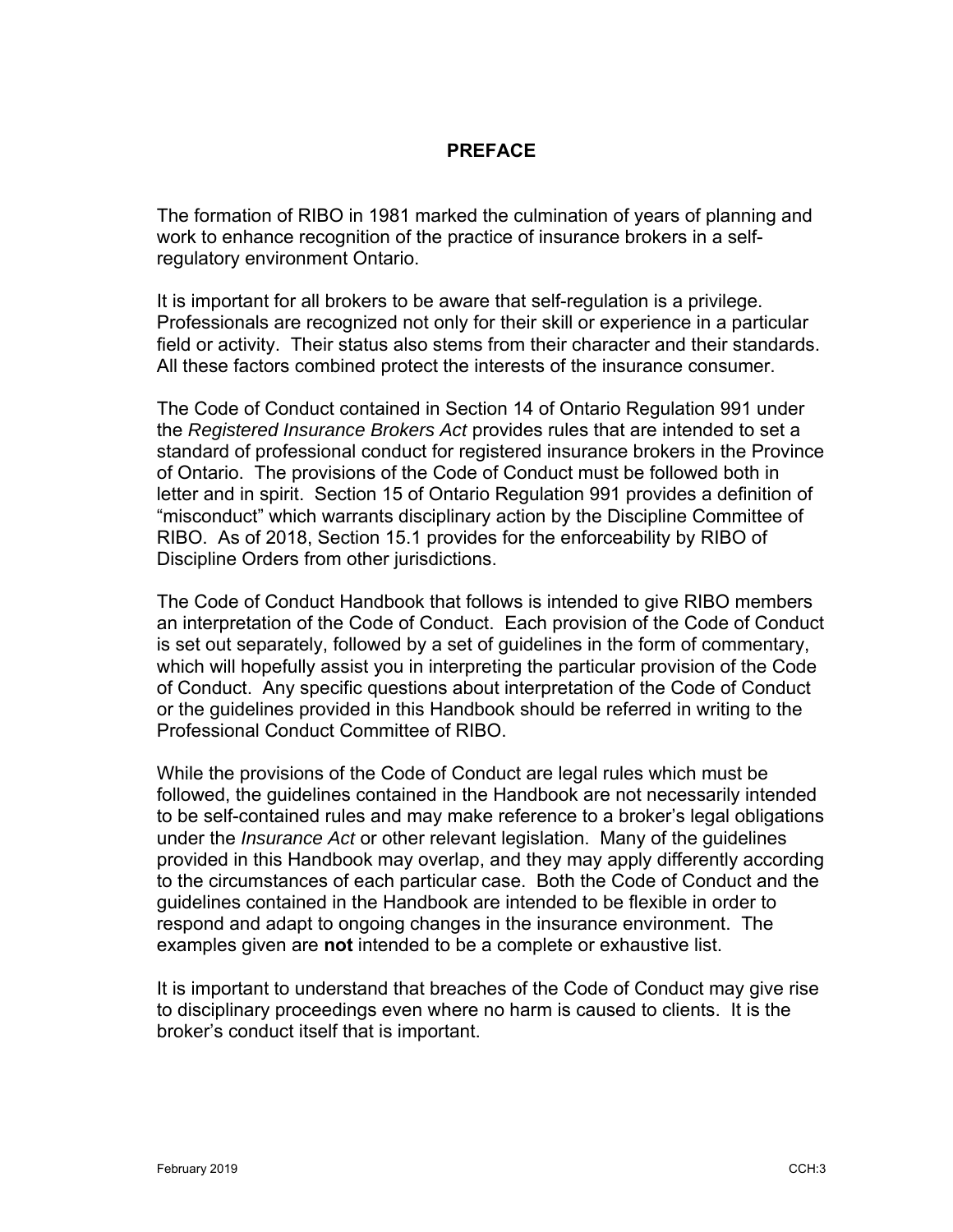### **ONTARIO REGULATION 991**

#### **under the Registered Insurance Brokers Act**

### **Section 14. All members shall act as insurance brokers in accordance with the following code of conduct:**

- 1. A member shall discharge the member's duties to clients, members of the public, fellow members and insurers with integrity.
- 2. A member owes a duty to the member's client to be competent to perform the services which the member undertakes on the client's behalf.
- 3. A member shall serve the member's client in a conscientious, diligent and efficient manner and shall provide a quality of service at least equal to that which members would generally expect of a member in a like situation.
- 4. A member shall be both candid and honest when advising the member's client.
- 5. A member shall hold in strict confidence all information acquired in the course of the professional relationship concerning the business and affairs of the member's client, and the member shall not divulge any such information unless authorized by the client to do so, required by law to do so or required to do so in conducting negotiations with underwriters or insurers on behalf of the client.
- 6. A member shall observe all relevant rules and laws regarding the preservation and safekeeping of property of the client entrusted to the member and, when there are no such rules or laws or the member is in doubt, the member must take the same care of such property as a careful and prudent person would take of the person's own property of like description.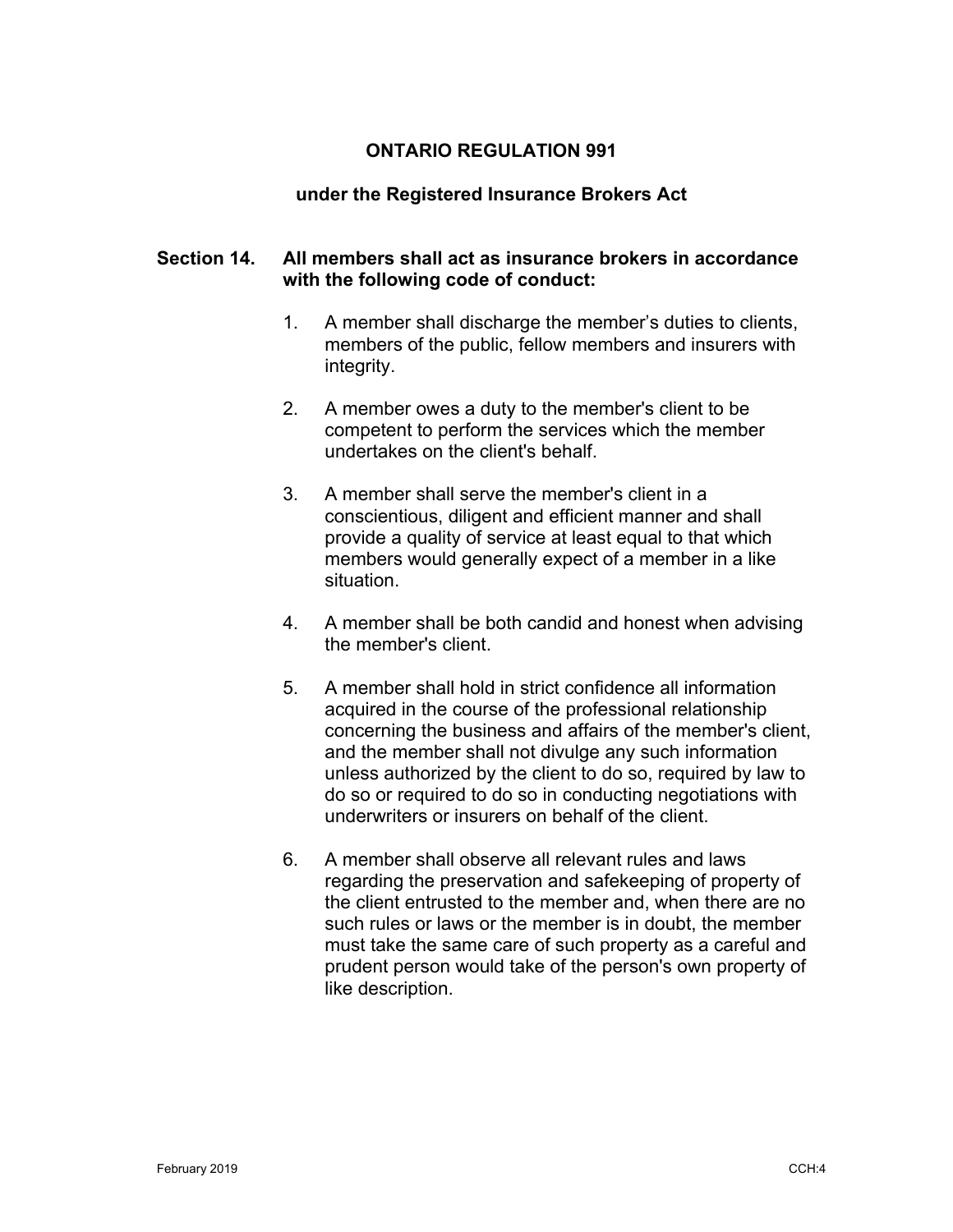- 7. A member who engages in another business or occupation concurrently with the practice of the member's vocation shall not allow such outside interest to jeopardize the member's integrity, independence or competence.
- 7.1 A member shall disclose in writing to a client or prospective client any conflict of interest or potential conflict of interest of the member that is associated with a transaction or recommendation.
- 8. A member shall not stipulate, charge or accept any fee that is not fully disclosed, or the basis for which is not fully disclosed prior to the service being rendered, or which is so disproportionate to the service provided as to be unconscionable.
- 9. A member shall encourage public respect for and try to improve the practice of the member's vocation.
- 10. A member shall make the member's services available to the public in an efficient and convenient manner which will command respect and confidence and which is compatible with the integrity, independence and effectiveness of the member's vocation.
- 11. A member shall assist in maintaining the integrity of the member's vocation and should participate in its activities.
- 12. A member shall assist in preventing the unauthorized practice of the member's vocation.
- 13. A member's conduct towards other members, members of the public, insurers and the Corporation shall be characterized by courtesy and good faith.
- 14. A member shall cooperate in an investigation conducted by the Corporation.
- 15. A member shall notify the Corporation if the governing authority of the profession in a jurisdiction other than Ontario has made a finding of incompetence or misconduct or a similar finding against the member.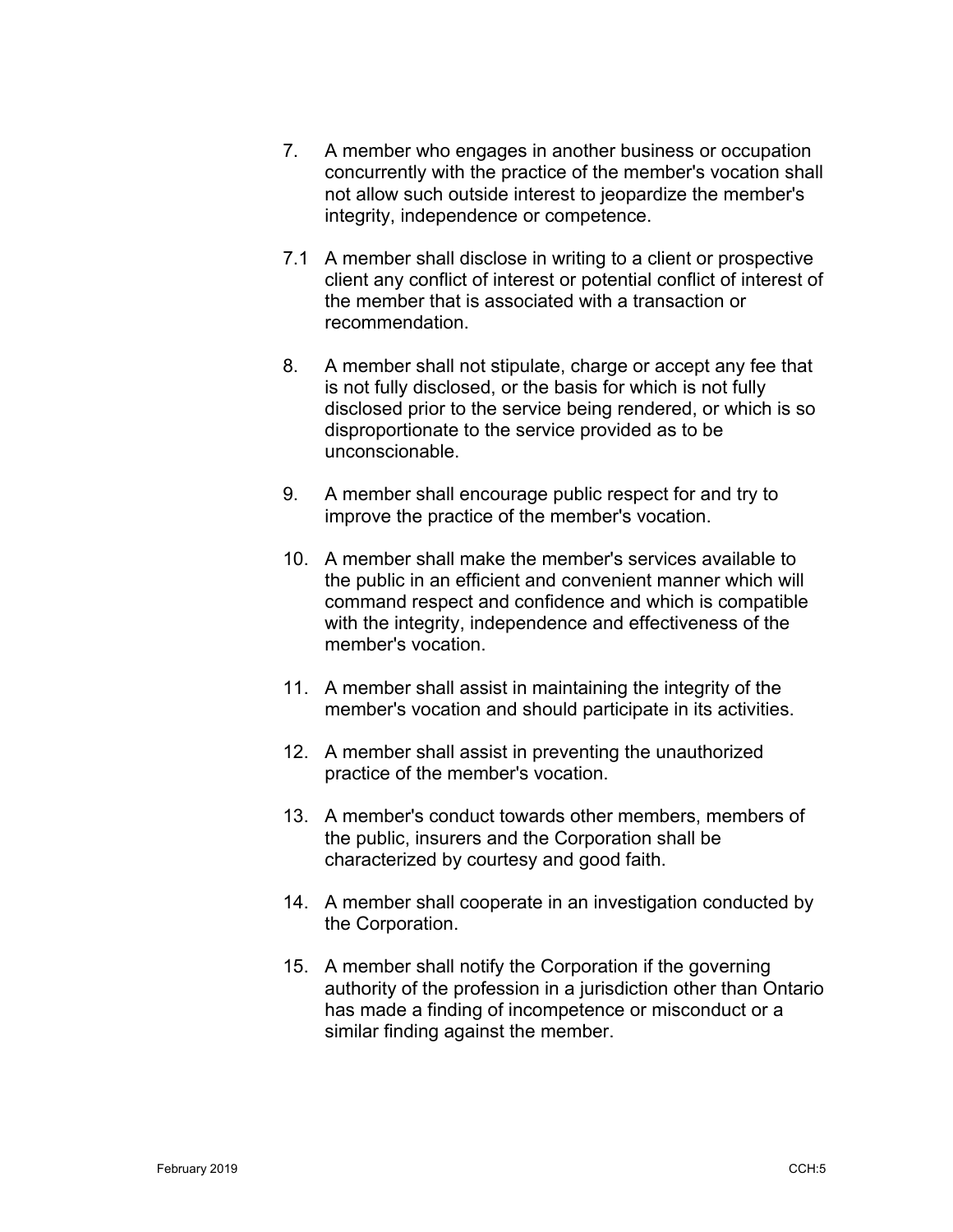# **Section 15(1) For the purposes of the Act, "misconduct" means any of the following:**

- 1. The use of methods of solicitation and advertising that are not compatible with the honour and dignity of the vocation including, without limiting the generality of the foregoing, the use of any illustration circular or memorandum that misrepresents, or by omission is so incomplete that it misrepresents the terms, benefits or advantages of any policy or contract of insurance issued or to be issued, and the making of any false or misleading statement as to the terms, benefits or advantages of any contract or policy of insurance issued or to be issued.
- 2. The use of any incomplete comparison of any policy or contract of insurance with that of any other insurer for the purpose of inducing, or intending to induce, an insured to lapse, forfeit or surrender a policy or contract.
- 3. The use of any payment, allowance or gift or any offer to pay, allow or give, directly or indirectly, any money or thing of value as an inducement to any prospective insured to insure.
- 4. Directly or indirectly making or attempting to make an agreement as to the premium to be paid for a policy other than as set forth in the policy, or paying, allowing or giving, or offering or agreeing to pay, allow or give, a rebate of the whole or part of the premium stipulated by the policy or any other consideration or thing of value intended to be in the nature of a rebate of premium to any person insured or applying for insurance in respect of person or property in Ontario, but nothing in this paragraph shall be construed to affect any payment in the nature of a dividend, bonus, profit or savings that is provided for in the policy.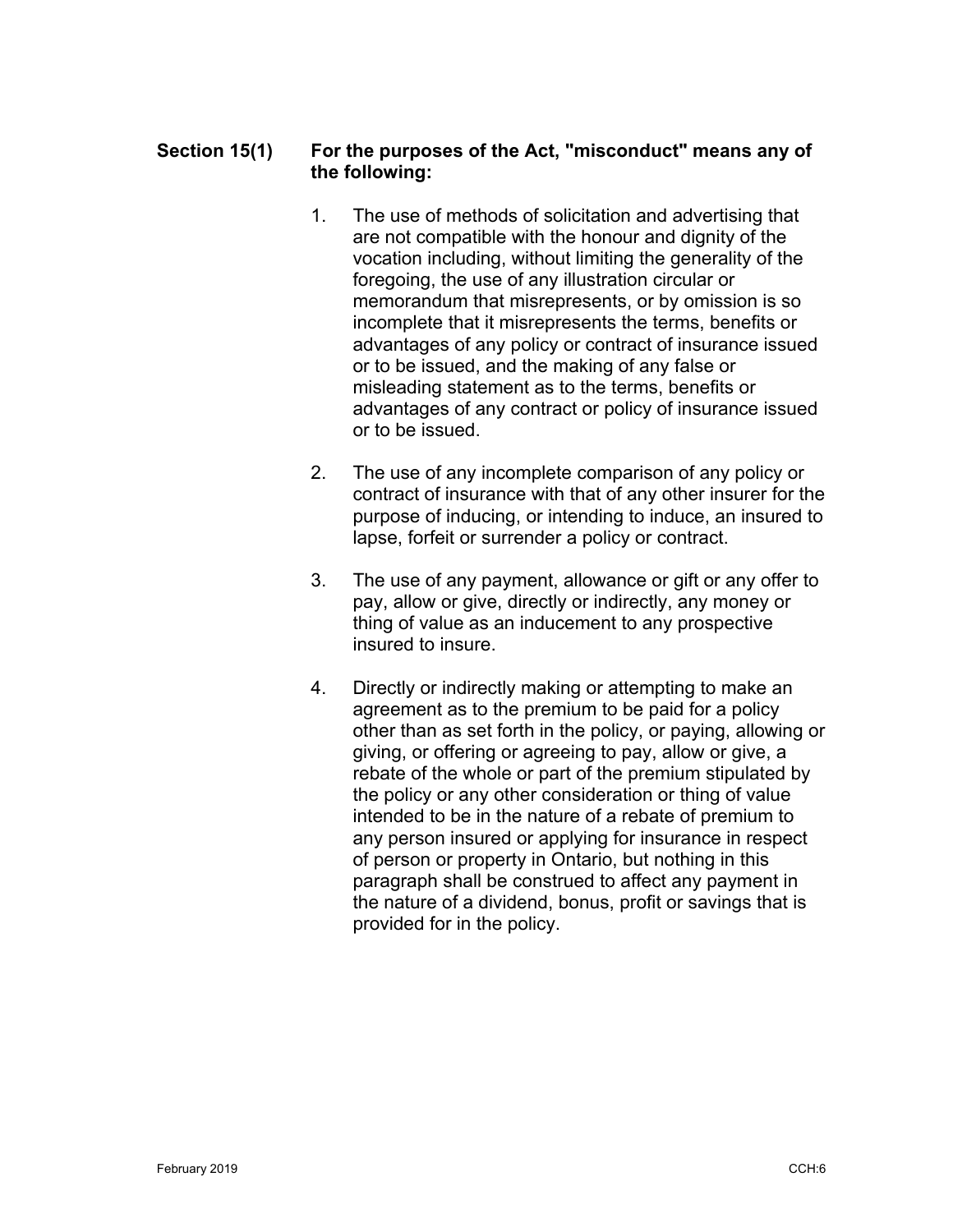- 5. Coercing or proposing, directly or indirectly, to coerce a prospective buyer of insurance through the influence of a professional or business relationship or otherwise to give a preference that would not otherwise be given on the effecting of an insurance contract or coercing, inducing or exercising undue influence in order to control, direct or secure insurance business.
- 6. Holding oneself out or advertising by means of advertisements, cards, circulars, letterheads, signs, or other methods, or carrying on business in any other manner than the name in which the individual or the corporation or partnership of which the individual is the designated representative is registered.
- 7. The use of any practice or conduct that results in unreasonable delay or resistance to the fair adjustment of claims.
- 8. Failure to carry on business in a manner consistent with the code of conduct.
- 9. Failure to comply with the provisions of the Act, this Regulation and the by-laws of the Corporation.
- 10. Acting as an insurance agent or holding himself, herself or itself out, advertising or conducting himself, herself or itself in such a manner as to lead a reasonable person to believe that the member is an insurance agent.
- 11. Being convicted, after the 1<sup>st</sup> day of October, 1981, of a criminal offence or an offence under the *Insurance Act,*  whether or not the offence was committed before the 1<sup>st</sup> day of October, 1981.
- 12. The use or payment of any referral fees or finder's fees to any person who is not a registered insurance broker or who is not registered or licensed under the laws of any jurisdiction to act as an intermediary for insurance, other than life insurance.
- 13. A registered insurance broker who is a director, officer or principal broker of a corporation that is a member or who is a partner or principal broker of a partnership that is a member or who is the principal broker of a sole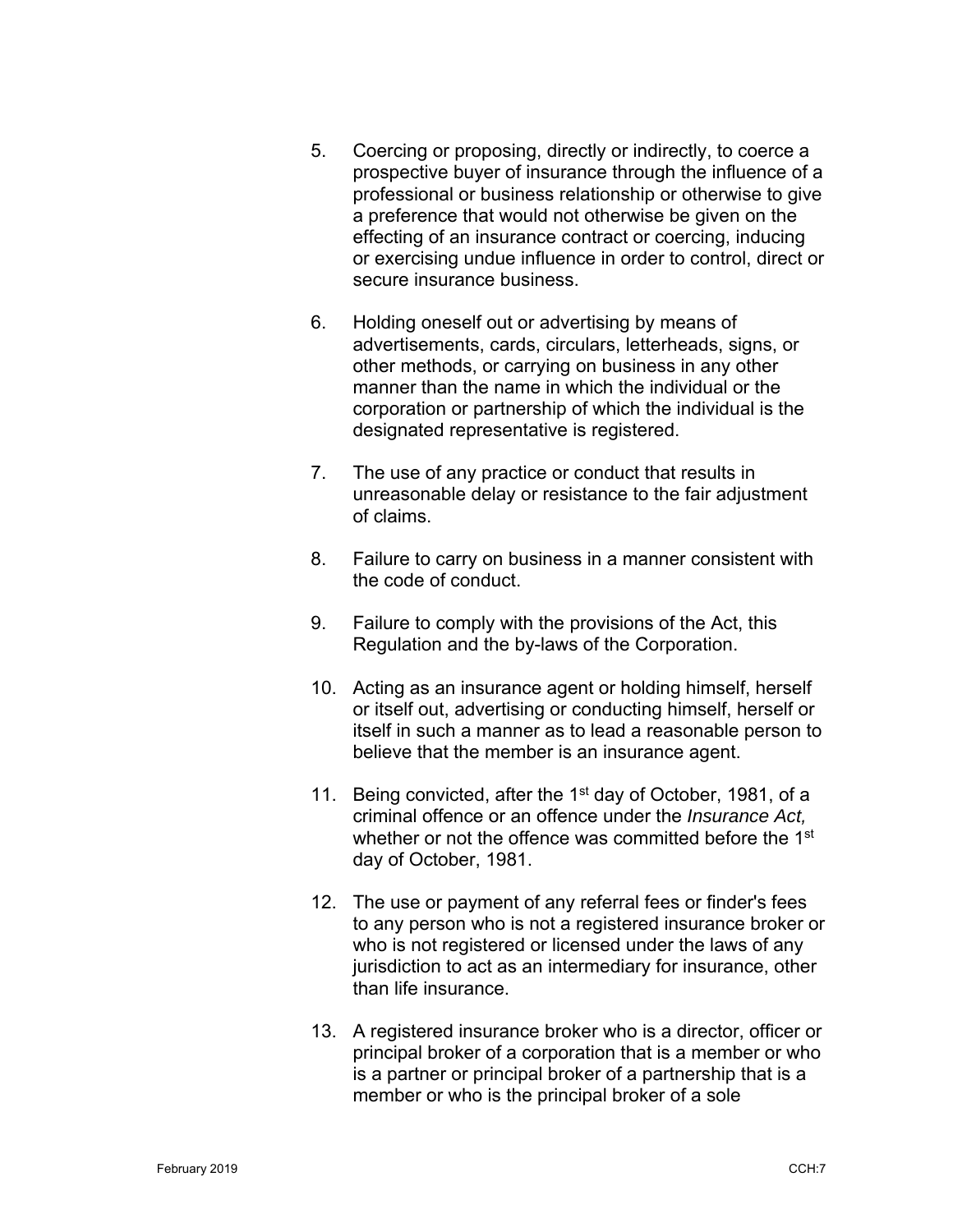proprietorship that is a member has knowingly concurred in the misconduct of the sole proprietorship, partnership or corporation.

- 14. Providing false or misleading information to the Corporation.
- 15. Acting as a principal broker as described in section 7.2 when the member has failed to comply with the educational requirements established by the Council under that section.
- 16. If a principal broker believes on reasonable and probable grounds that a member under the principal broker's direction, regardless of the member's registration class has committed an act of misconduct, failure of the principal broker to report the potential misconduct.
- **Section 15.1 A finding of incompetence, misconduct or a similar finding against a member by the governing authority of insurance brokers or insurance agents in a jurisdiction other than Ontario that is based on facts that would, in the opinion of the Discipline Committee, constitute incompetence as described in subsection 18(4) of the** *Act* **or misconduct defined in Section 15 of this Regulation, constitutes incompetence or misconduct, as the case may be, for the purposes of the** *Act* **and this Regulation.**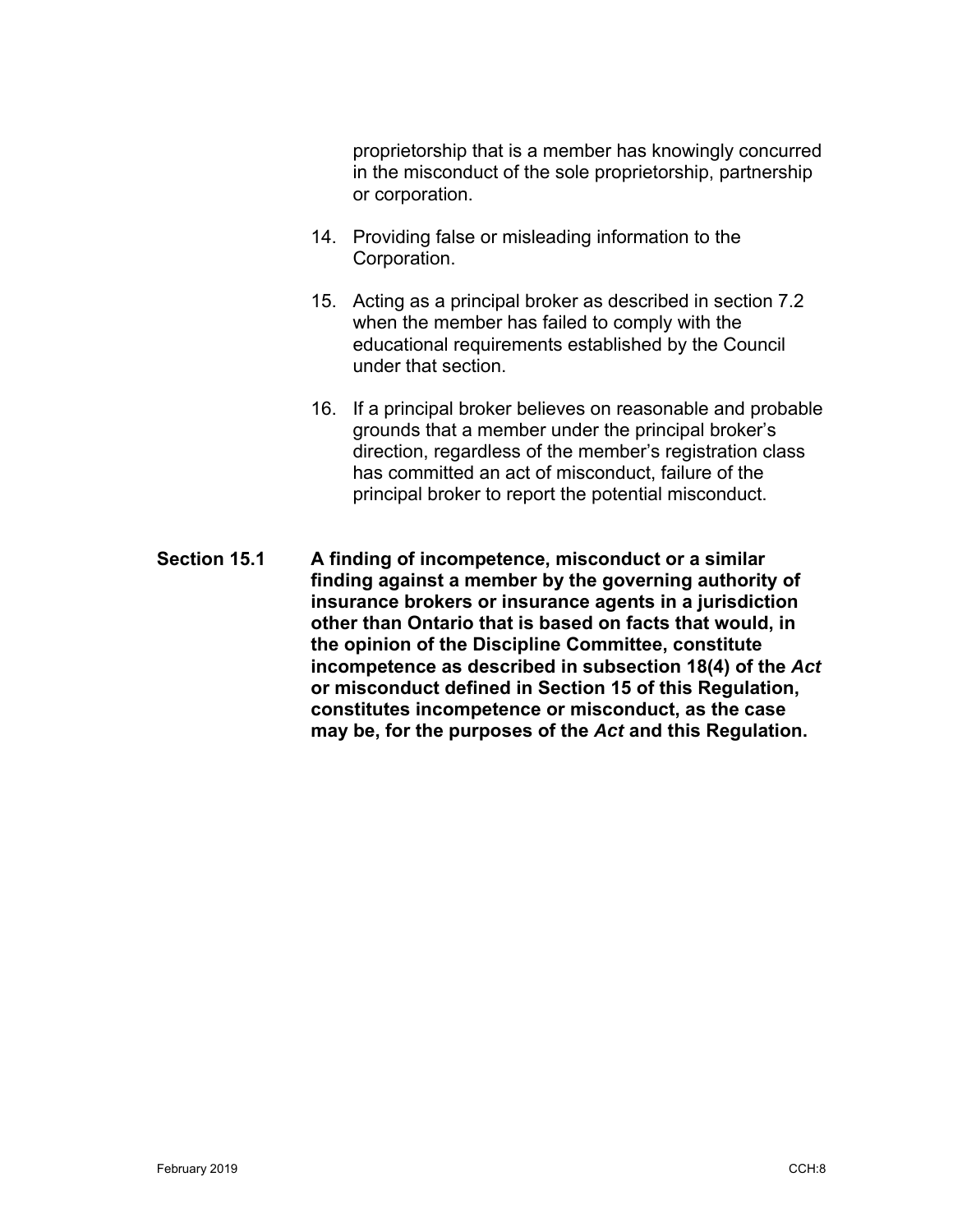# **PARAGRAPH 1 – INTEGRITY**

# **14 (1) A MEMBER SHALL DISCHARGE THE MEMBER'S DUTIES TO CLIENTS, MEMBERS OF THE PUBLIC, FELLOW MEMBERS AND INSURERS WITH INTEGRITY.**

#### Basic Principles

Integrity is a fundamental quality demanded of every insurance broker. If personal integrity is missing, there is little that can be done to compensate for its absence or to repair the damage to one's reputation. A broker exercising poor ethics or lack thereof, is a reflection not only on the individual broker but also the entire insurance industry. Deliberate wrongdoing and gross neglect are equally reprehensible.

### **Examples**

Examples of conduct which have been found not to meet this requirement include:

- (a) Committing any act in the performance of your duties which reflects negatively upon your integrity and that of the industry. *e.g. any act of fraud or dishonesty, such as issuing an unauthorized automobile liability certificate.*
- (b) Making untrue representations or concealing material facts from a client
	- *e.g. failing to advise a client that you are unable to provide totally for the client's required insurance needs, and failing to take steps to assist the client in finding suitable coverage even if it is through another broker.*
- (c) Taking advantage of a client's inexperience, lack of education, youth, lack of sophistication, unbusinesslike habits or ill health.
- (d) Misappropriating or dealing dishonestly with client's money or other monies held in your trust account.
	- *e.g. a broker taking the cash received from a insured/client and issues a personal cheque for deposit into the brokerage trust account.*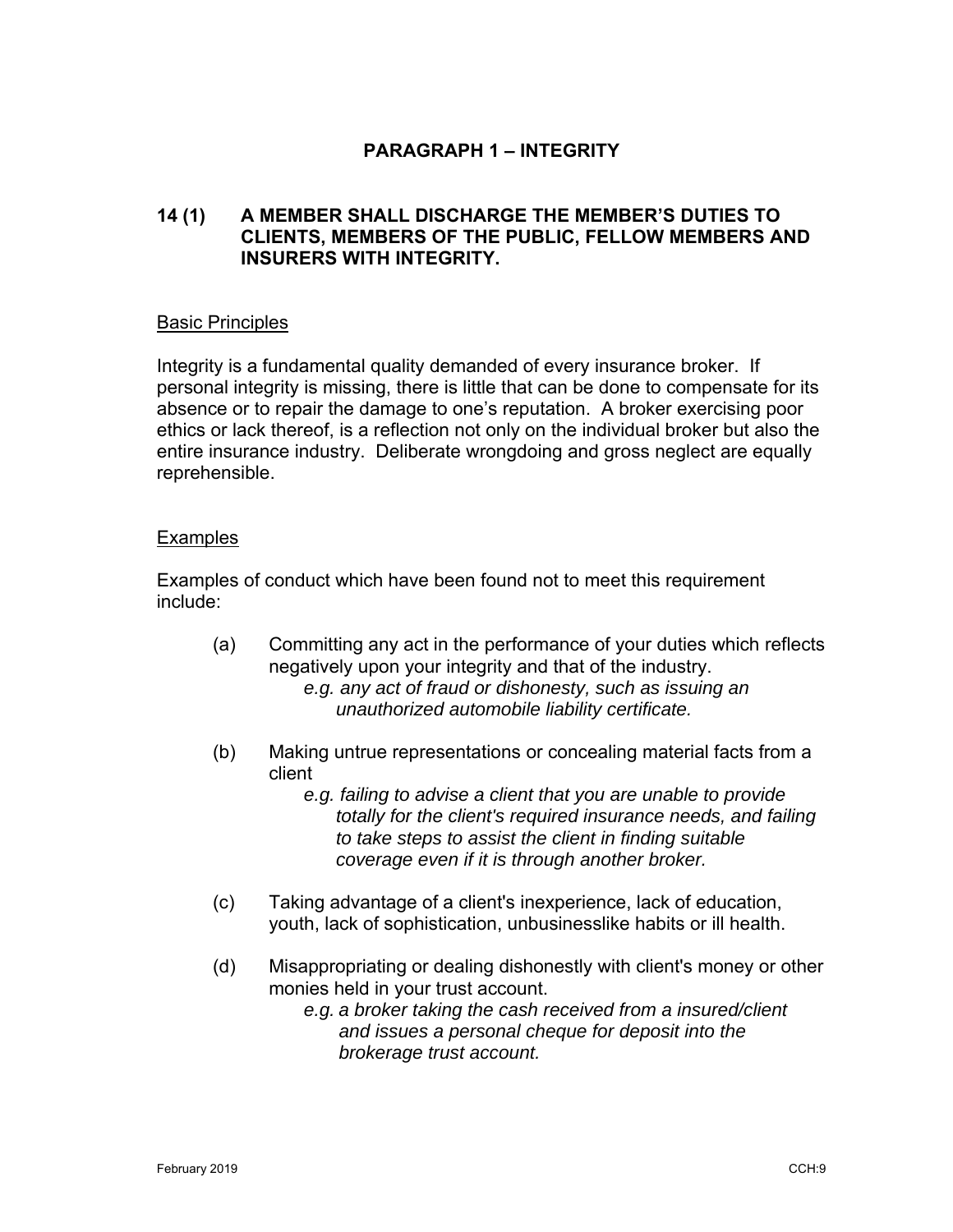- (e) Failing to be absolutely frank and candid in all dealings with insurers, fellow brokers, RIBO and other parties of interest, subject to the legal rights and confidences of your client
	- *e.g. withholding material underwriting information from an insurer; dishonestly arranging insurance for clients of your employer for your own personal gain which brings into question your professional integrity or competence to act as a broker.*
- (f) Discouraging clients from making legitimate insurance claims, or delaying them from being presented, in a manner which may prejudice the client's best interests or for reasons which may serve the interests of the broker
	- *e.g. delaying a claim into the new year to preserve the broker's contingent earnings from the insurer.*
- (g) Conviction of a criminal or quasi-criminal offence that brings into question your professional integrity or competence to act as a broker, even if not related with your work as a broker. *e.g. being convicted of driving without valid insurance*
- (h) Placing oneself in a conflict of interest situation with the client. *e.g. please refer to 7.1 for more information*
- (i) While the information contained in RIBO Bulletins is public, inappropriate use of this information to criticize or slander fellow brokers may be considered to be an act of misconduct.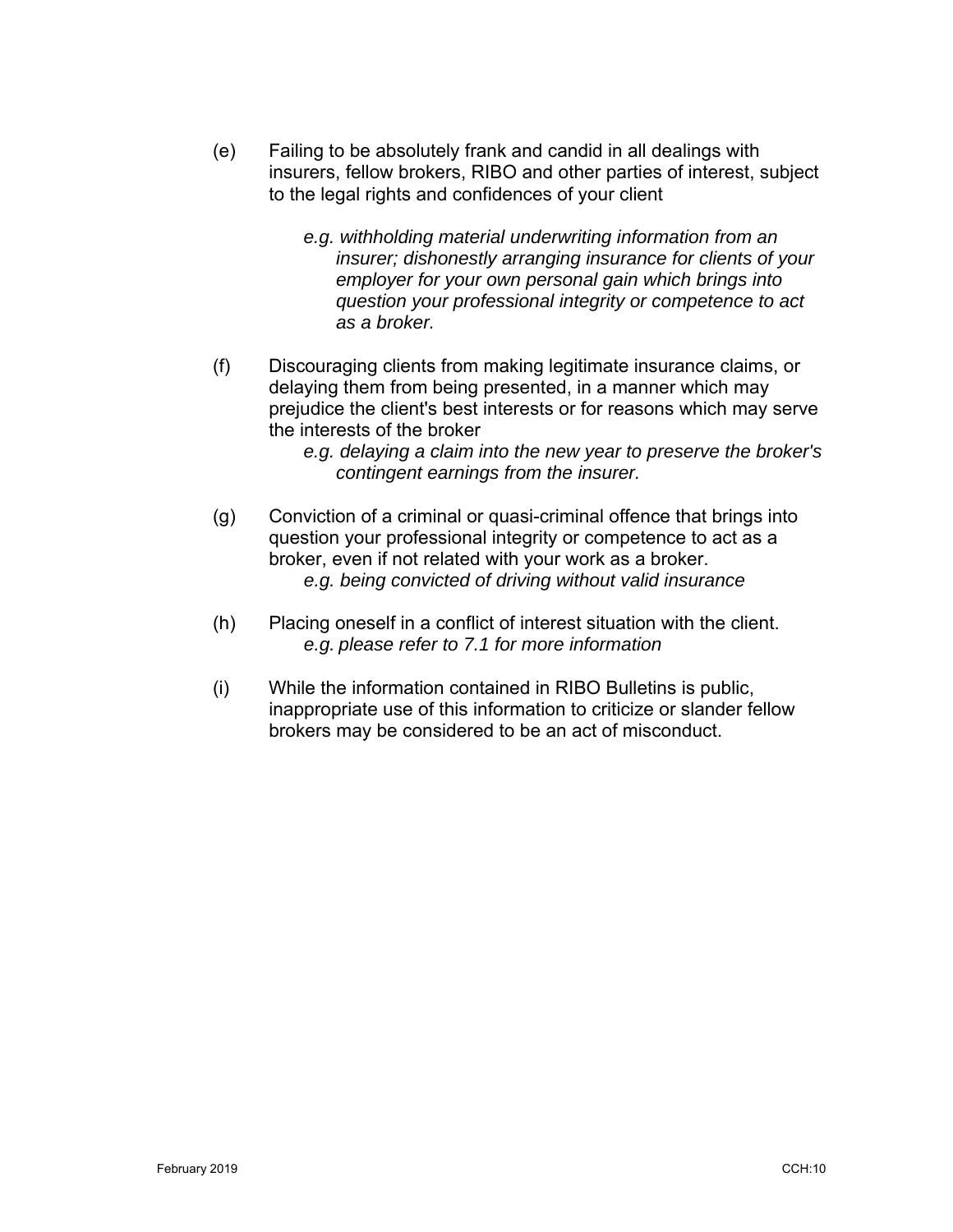### **PARAGRAPH 2 – COMPETENCE**

## **14 (2) A MEMBER OWES A DUTY TO THE MEMBER'S CLIENT TO BE COMPETENT TO PERFORM THE SERVICES WHICH THE MEMBER UNDERTAKES ON THE CLIENT'S BEHALF.**

#### Scope of Duty

A broker's duty to the client is to provide competent guidance based on sufficient knowledge of the client's needs, specific risks entailed and adequate consideration of the relevant insurance principles in an experienced and expert manner.

#### Knowledge and Skill

The public regards a RIBO registration as an indication of competence.

Competence is not limited to the legal qualification as an insurance broker. It is also the broker's ability to competently provide the services needed by the client. It calls for a clear understanding of insurance principles, and it requires sound knowledge of the practice and procedures to apply them effectively in the best interest of the client.

A registered insurance broker is regarded as being knowledgeable, skilled and capable of performing as an insurance intermediary. The client is entitled to assume that the broker has the ability and capacity to deal adequately with general insurance matters on the client's behalf.

A broker should not undertake to arrange insurance without honestly believing oneself to be competent to handle it without causing the client unnecessary delay, risk or expense. This becomes an ethical question relating to just and fair dealings with the client and is important since an incompetent broker can impair the credibility and perception of the industry.

#### Consequences of Incompetence

The intention is not to establish a standard of perfection for the purpose of determining whether or not disciplinary action should be taken. An honest mistake may not necessarily constitute failure to adhere to the Code, even though it may result in a successful negligence claim by the client. Evidence of gross neglect or a pattern of neglect or mistakes over time however, may be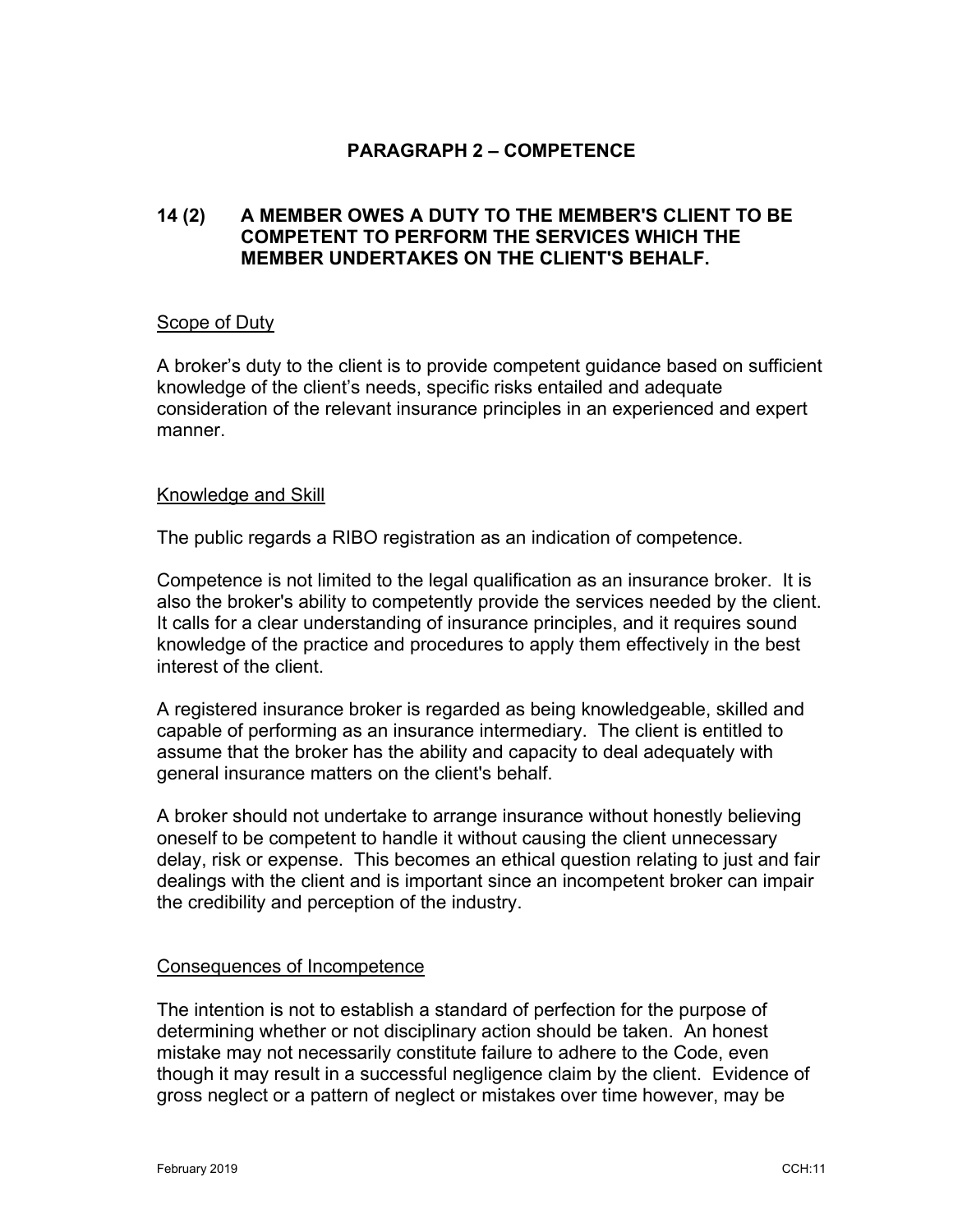evidence of failing to meet the standards expected regardless of whether or not the broker is liable for negligence. Where both negligence and incompetence are established, damages may be awarded through civil remedy to the client for negligence and disciplinary action may be taken by RIBO for incompetence.

A broker must be sensitive to any weakness in personal competence and realize the disservice that would be done to a client by attempting to act beyond one's personal level of competence. In such circumstances, you should either decline to act, or advise the client to seek another broker with competence in the required area.

*e.g. A broker with little or no commercial lines insurance experience should not attempt to provide coverage for a large manufacturing risk.* 

#### Consulting Experts

Brokers should recognize that competence in a particular situation may require clients to seek advice from experts in a non-insurance field, such as accounting or law and clients should not be discouraged from consulting the appropriate experts.

#### Product Suitability: A Best Practices Approach

Product suitability always has been one of the primary principles of doing business as a broker in Ontario. The RIBO Code of Conduct has always required that brokers maintain the competence to provide guidance based on sufficient knowledge of the specific risks involved and adequate consideration of the relevant insurance principles so that product recommendations are suitable for addressing the needs of the client.

The recommended product or service must be appropriate for the needs of the client, as determined by a needs-based assessment done by the broker and/or as directly articulated by the client. While the information provided may vary in each transaction, it should be brief and relevant to the purchase decision.

Where a client is seeking advice on product recommendations, product suitability requires the collection of sufficient information from the client to enable the broker to properly assess their needs and make appropriate recommendations. If a broker can demonstrate that the recommended product is suitable for his or her client, then any conflict of interest from compensation, ownership of financial links is likely to have been adequately managed.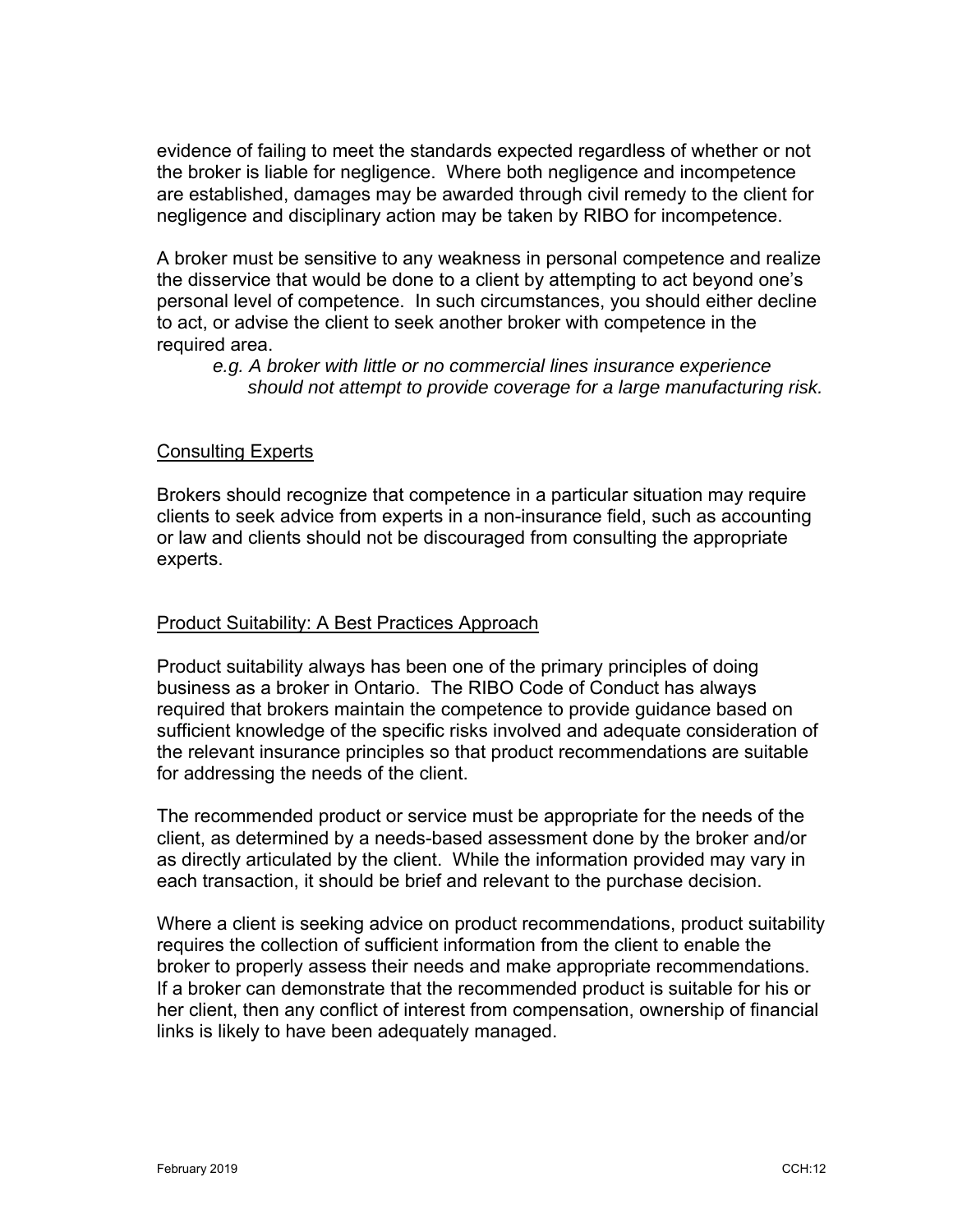Suitability depends on the needs, facts and expectations of the client. The following best practices will enhance your compliance with this principle:

- 1. Know your client the facts and assumptions that support your recommendations require you to first gather appropriate information from the client.
- 2. Undertake a thorough client needs assessment before making your recommendations. Such an assessment should reflect factors such as the underlying risk, the client's objectives and the complexity of the product being sold. By way of example, a large commercial risk would typically require a more in-depth assessment than simple automobile coverage. A higher risk automobile client, however, may make a more fulsome assessment advisable.
- 3. Confirm the goals of your client. This will help you avoid any miscommunication that could lead to unsuitable recommendations. If so, document that you are working with information provided by the client, or that the client has requested a specific product or service.
- 4. Discuss with your client any product comparisons that were carried out and why a particular product is recommended.
- 5. Ensure the client file reflects the collection of information from your client, your analysis of their needs, available products and the reason for your recommendations. A broker should be able to explain how the recommended product or service addresses the client's needs.
- 6. Document your reasons for recommending a product. There should be enough information in the file to show why a particular recommendation was made.
- 7. Particularly for commercial accounts, consider the value of a survey or a checklist of important coverages that a client might reasonably expect in a like situation.
- 8. In situations where the product is offered without advice, brokers should inform the client that no advice is being offered.
- 9. Competence is paramount. A broker owes a duty to his or her clients to be competent to perform the services undertaken on their behalf. Where you do not have the expertise to adequately service your client's particular risk, refer the client, or consider engaging the services of a broker who possesses the necessary expertise.

Principal Brokers should ensure that procedures are in place within the brokerage to follow these practices.

During spot-check visits, RIBO reviews a random selection of client files and will be looking for evidence of product suitability assessments.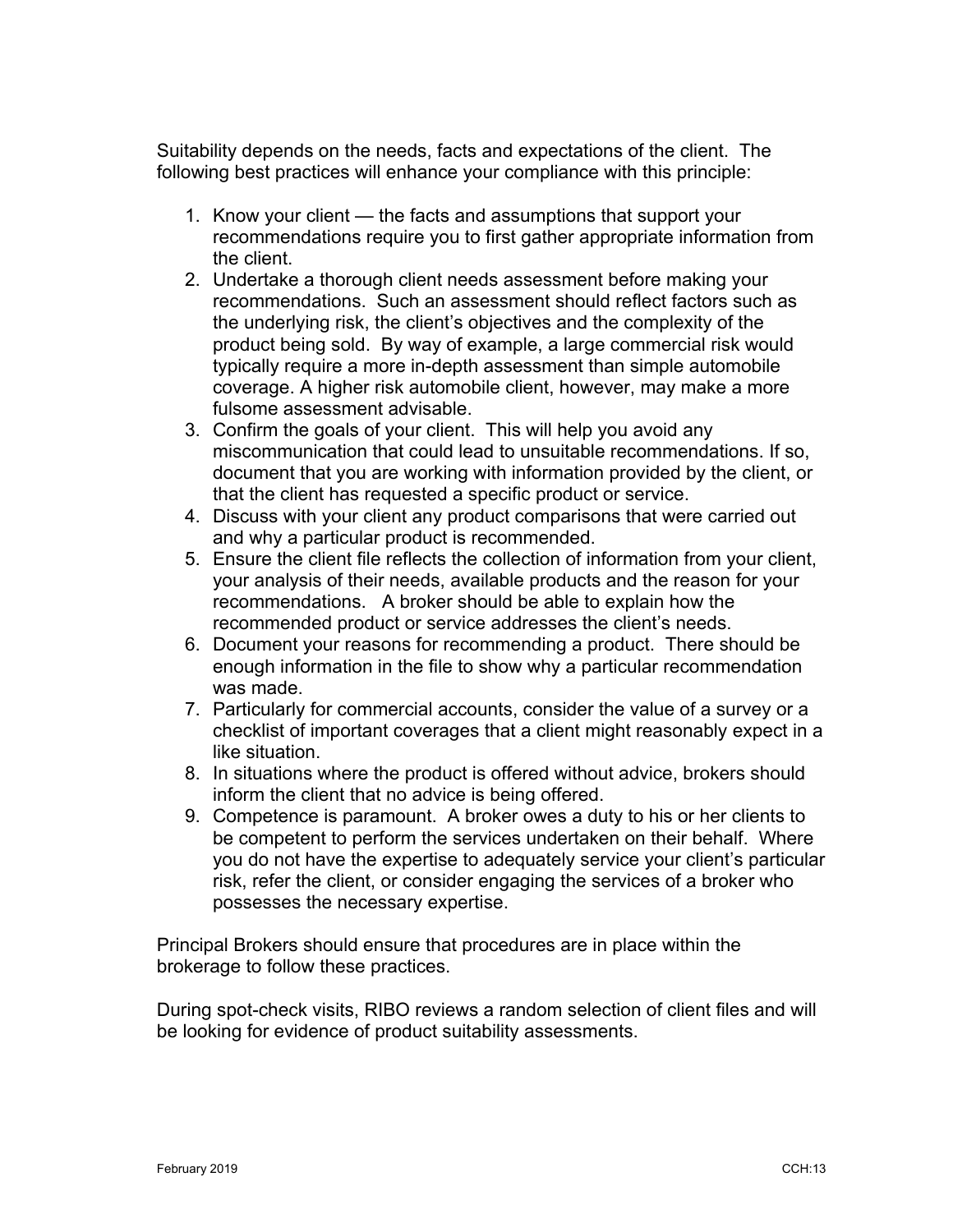# **PARAGRAPH 3 – QUALITY OF SERVICE**

# **14 (3) A MEMBER SHALL SERVE THE MEMBER'S CLIENT IN A CONSCIENTIOUS, DILIGENT AND EFFICIENT MANNER AND SHALL PROVIDE A QUALITY OF SERVICE AT LEAST EQUAL TO THAT WHICH MEMBERS WOULD GENERALLY EXPECT OF A MEMBER IN A LIKE SITUATION.**

#### **Promptness**

Conscientious, diligent and efficient service means that every effort is made to provide a service. The client should be informed on an ongoing basis of any delays or other impediments in providing such service.

#### Standard of Service

The standard of service to clients must be at least equal to the standard of service that an ordinarily prudent and competent broker would provide in the same situation.

#### **Examples**

Examples of conduct which have been found not to meet this requirement include:

(a) The use of **negative option marketing or billing** as a marketing practice, whereby consumers are charged for a new product or service before they have consented, is not allowed by RIBO. Brokers may not, under any circumstance, amend coverage or add a new product or service without the express permission of the consumer.

If coverage is read in by the insurance company, at no additional cost, there is no need to obtain consent from the consumer. However, reading the coverage in and charging at the next renewal without the client's consent would still be considered negative optioning.

A brokerage has at all times, an obligation to provide written notification to the consumer of any policy amendments or modifications. Failure to comply with the above may result in a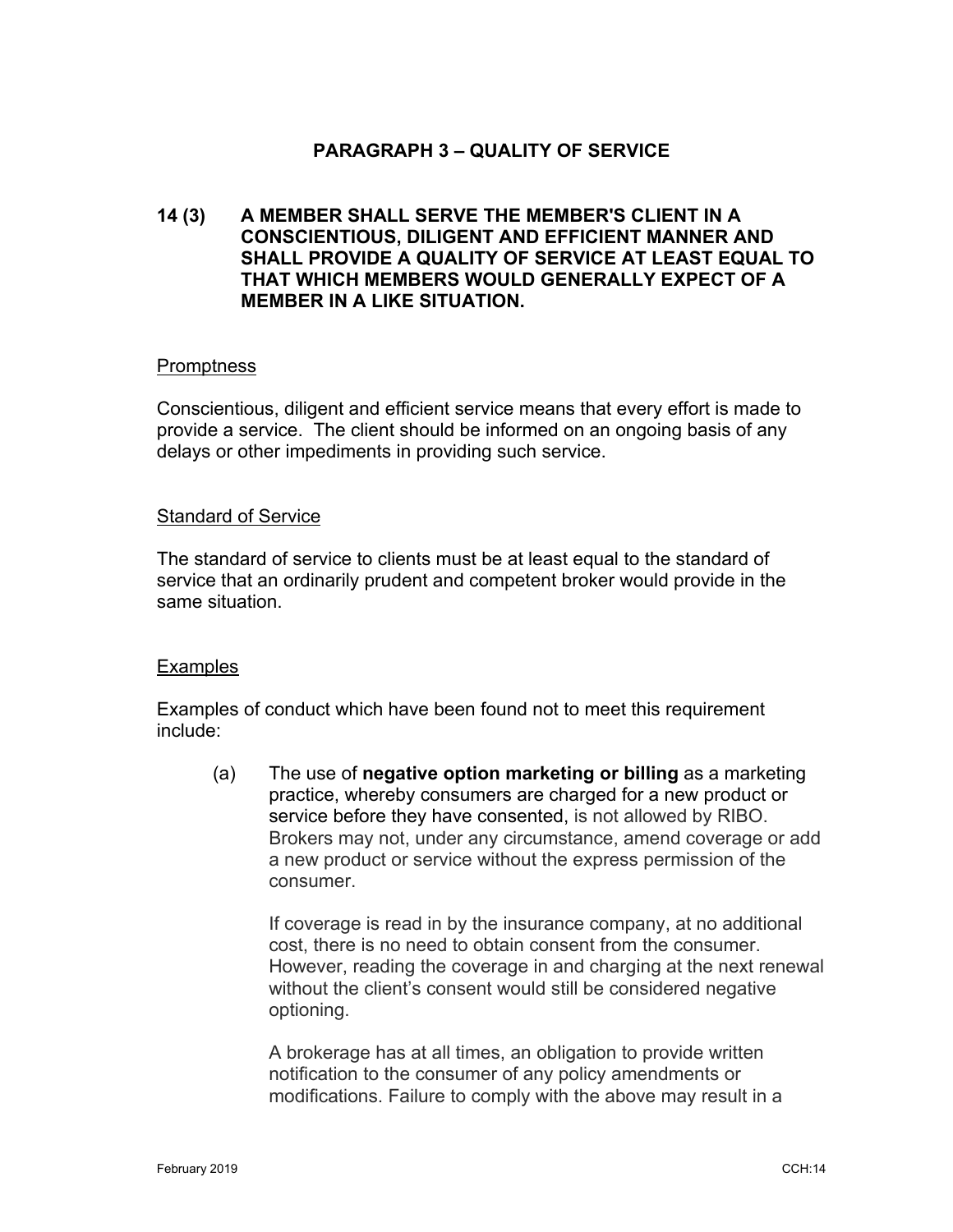consumer complaint may constitute an act of misconduct under the Code of Conduct.

- (b) Brokers are required to know their clients' insurance needs and are encouraged to clearly explain benefits and costs to consumers. Consumers have a right to make informed decisions.
- (c) Failing to provide evidence of insurance when needed and failing to inform a client of the status of an overdue policy renewal.
- (d) Failing to provide sufficient notice of non-renewal or renewal on varied terms of any policy. The *Insurance Act* and industryapproved procedures have been laid down and serve as a standard by which this conduct is measured.
- (e) Failing to inform a client of alterations to the coverage, such as changes in policy conditions or premium amounts, or any matter or fact that may materially affect the policy or prejudice the client's interests, including the impending insolvency of the insurer.
- (f) Failing to inform a client prior to renewal of a change of insurer and the reason for such change.
- (g) Failing to return telephone calls, letters and other communications promptly and in sufficient detail and failure to respond to enquiries without undue delay.
- (h) Failing to provide proper service to new house purchasers who may assume an insurance policy from the builder, including failing to provide an explanation and review of the coverages being provided and advising that the policy can be rejected by the purchaser in favour of coverage from another broker.
- (i) Failing to advise clients as to appropriate insurance, thereby leaving unreasonable gaps in the client's coverage.
- (j) Failing to meet deadlines to the prejudice of a client, including missing deadlines for insurance to be affected, recommendations to be implemented and similar important transactions to be completed.
- (k) Failing to provide point of sale commission disclosure (see Point of Sale Commission Protocol).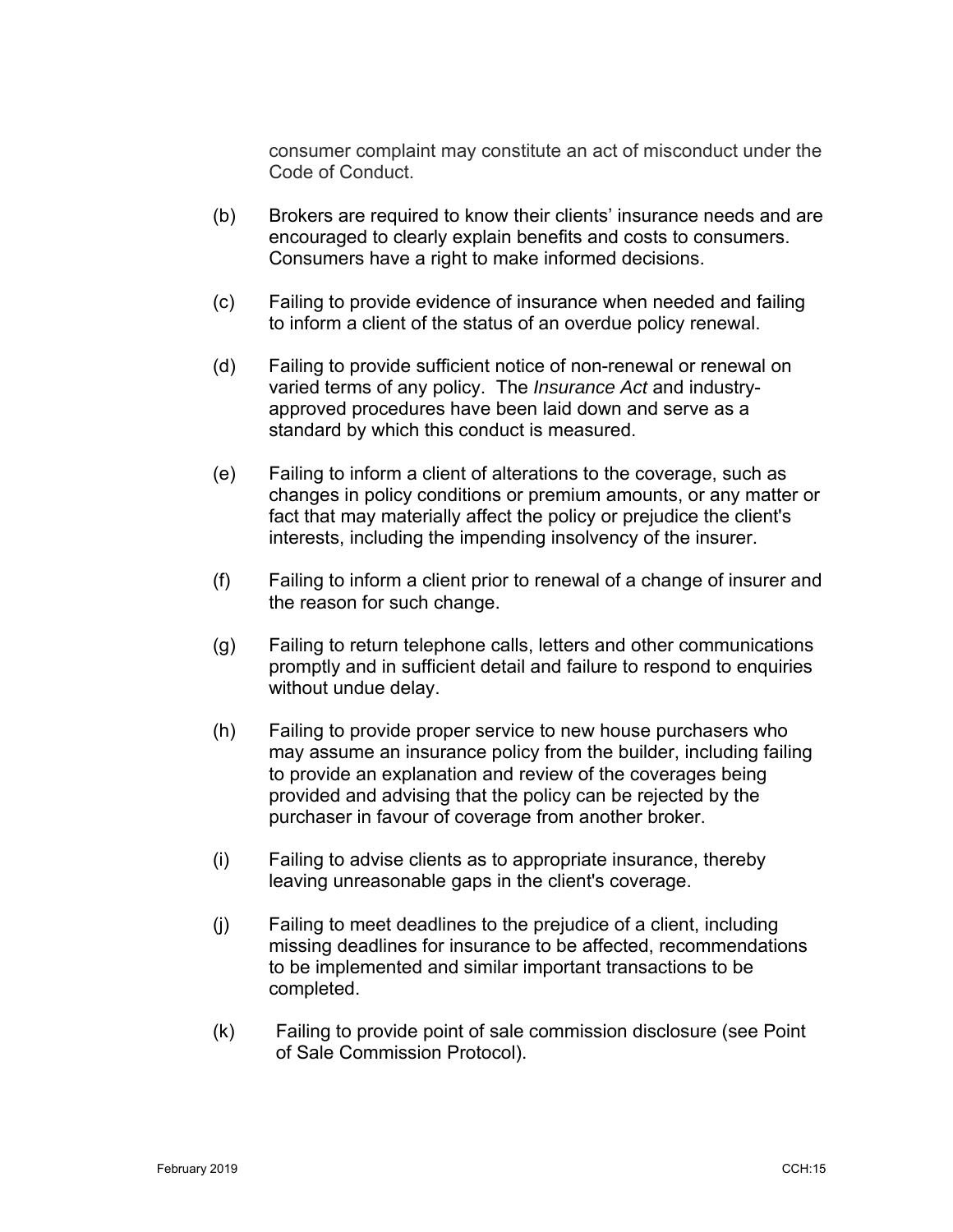# **PARAGRAPH 4 – ADVISING CLIENTS**

# **14 (4) A MEMBER SHALL BE BOTH CANDID AND HONEST WHEN ADVISING THE MEMBER'S CLIENT.**

#### Scope of Advice

Recommendations to clients should be complete, open and clear.

You should indicate in detail, the facts and assumptions upon which your recommendations are based. You should study the risk in sufficient detail to provide the client with sufficient information with which to make an informed decision.

#### Disclosure of Markets

If you can offer only one company's quote to a prospective client, there is a duty upon you to make this limitation known before accepting and placing any business on his/her behalf.

Similarly, an obligation exists to be open and honest with your client where you are able to place insurance with only a single insurer or with a limited number of insurers that may not be representative of the entire market. Since these facts may influence the judgment of a prospective client, disclosure is required.

Section 230 of the *Insurance Act*, as amended, provides that a broker must provide to an applicant for insurance, the names of all the insurers with whom the broker has a broker contract relating to automobile insurance and all the information obtained by the broker relating to quotations on automobile insurance for the applicant. Compliance with this section is monitored by RIBO in conjunction with the "spot check" or broker review conducted by RIBO financial investigation staff.

#### Product Disclosure

You have an obligation to inform your clients at all times about all aspects of the insurance products they have purchased including any changes affecting a policy which occur during the policy term. In addition, all relevant laws relating to public protection and disclosure of information to clients must be observed. You must comply strictly with those provisions of the RIBO regulations which require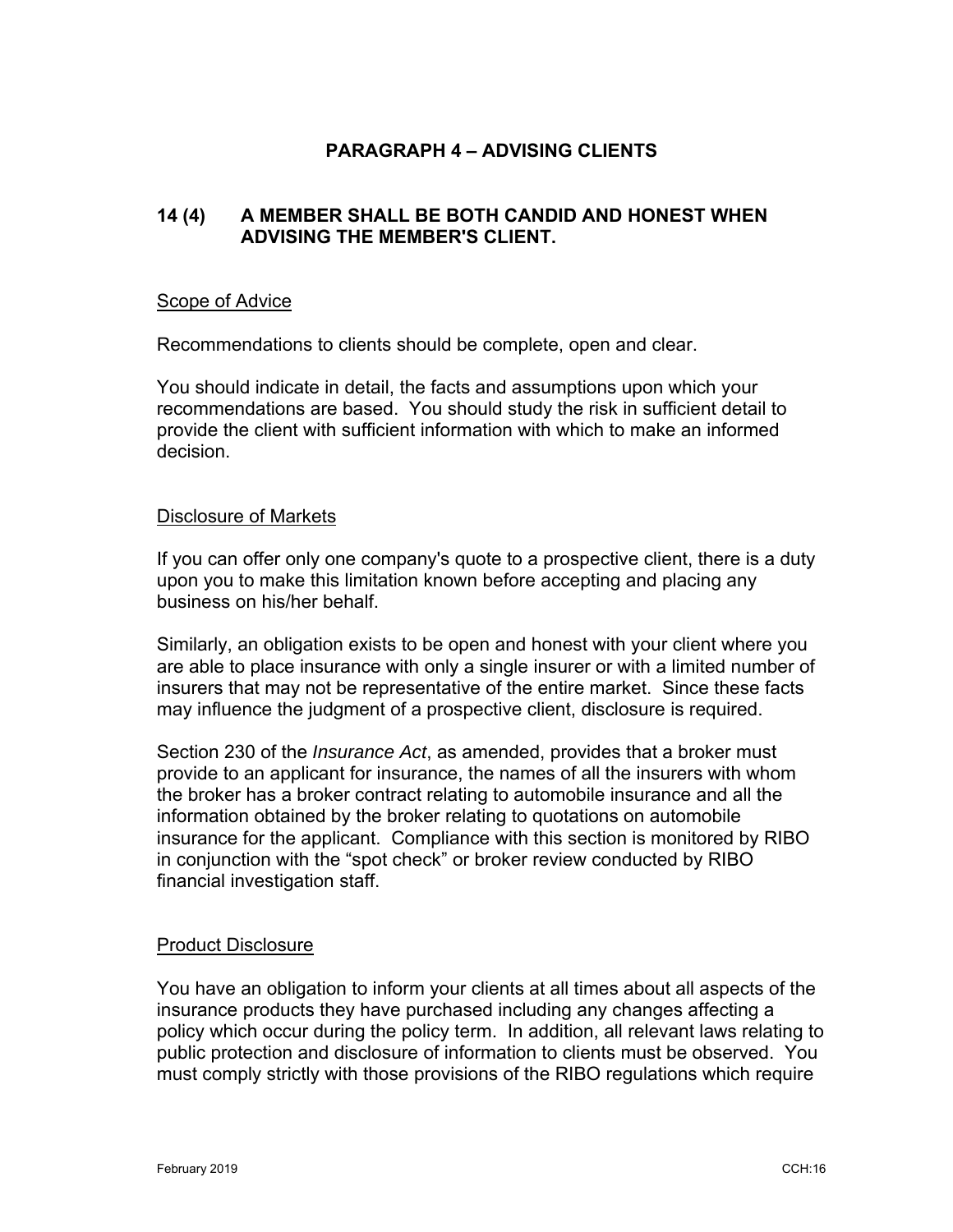disclosure to clients of information and risks relating to the use of unlicensed insurers. (See Ontario Regulation 991, Section 10)

### Tied Selling

Under the *Insurance Act*, it is an unfair or deceptive act or practice for a broker to assist in or engage in the practice of "tied selling", with respect to automobile insurance; i.e. making the issuance or variation of a policy of automobile insurance conditional upon the purchase by the insured of another insurance policy.

### Examples

Examples of conduct which have been found not to meet this requirement include:

- (a) Giving bold or sweeping general assurances to clients that everything is covered when this is not the case.
- (b) After having a broker contract with an insurer cancelled, misleading clients about the true reason for re-marketing their coverages on expiry, particularly when it results in a material difference in the premium to the client.
- (c) Adding a warranty, amending or reducing policy coverages, limits of insurance or changing deductibles without first informing the client of the changes.

 *e.g. a fire extinguisher warranty, alarm warranty.* 

(d) Having a prospective client sign an Exclusive Brokers Letter of Authorization without explaining the full implications and, in particular, the consequences to the client's present broker. If a letter of authorization is needed from a prospective client in order to provide quotations for insurance, the letter should be worded clearly and specifically regarding this purpose and should not be used unfairly against the present broker for any other purpose.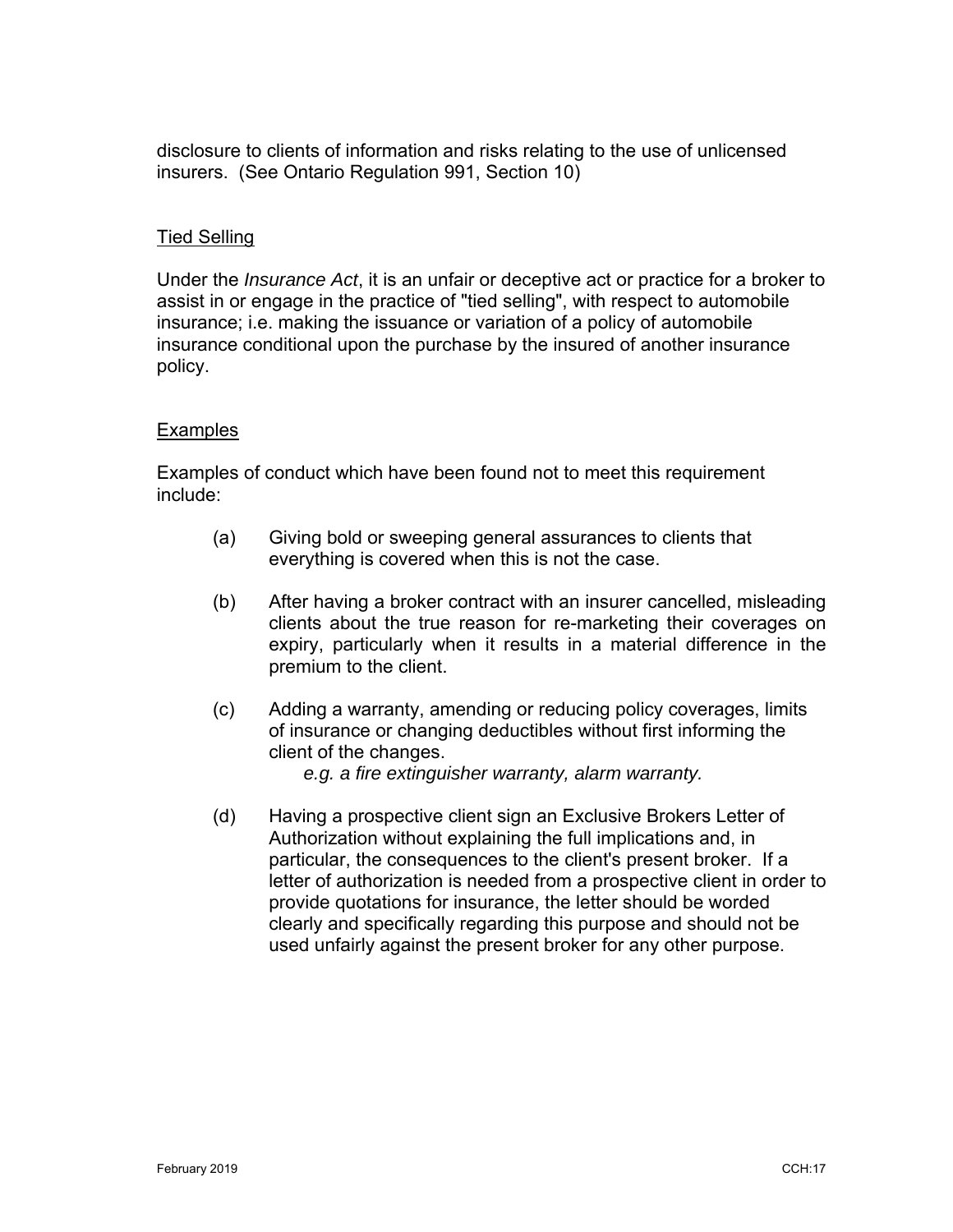### **PARAGRAPH 5 – CONFIDENTIALITY**

**14 (5) A MEMBER SHALL HOLD IN STRICT CONFIDENCE ALL INFORMATION ACQUIRED IN THE COURSE OF THE PROFESSIONAL RELATIONSHIP CONCERNING THE BUSINESS AND AFFAIRS OF THE MEMBER'S CLIENT, AND THE MEMBER SHALL NOT DIVULGE ANY SUCH INFORMATION UNLESS AUTHORIZED BY THE CLIENT TO DO SO, REQUIRED BY LAW TO DO SO OR REQUIRED TO DO SO IN CONDUCTING NEGOTIATIONS WITH UNDERWRITERS OR INSURERS ON BEHALF OF THE CLIENT.**

#### Guiding Principles

It is impossible for a broker to advise a client properly without full knowledge of the client's circumstances and affairs, insofar as they affect the exposures being considered. Clients therefore must feel absolutely certain that the information they disclose will be treated with the utmost confidentiality. Unless you develop and maintain this trust, your ability to provide the service expected by your clients will be severely impaired.

You cannot render meaningful service to clients unless you enjoy full and unreserved communication with them. At the same time, clients must feel completely secure that, without any express stipulation or request, matters disclosed to you will be held completely confidential by you and your staff, and that any such information will only be revealed to others without the client's consent if it is legally necessary, or in the course of negotiating with underwriters on behalf of the client.

Brokers must be aware that there is increasing risk to a client's confidential information as a result of potential cyber attacks on brokerage records. Brokers must have appropriate safeguards in place to mitigate this risk from both a technology and liability insurance perspective.

#### Authorized and Justified Disclosure

Confidential information may be divulged with the express permission of the client concerned, and in some situations, the authority of the client to divulge such information may be implied by the client's instructions.

 *e.g. disclosure of matters material to the risk is necessary to arrange suitable insurance for the client.*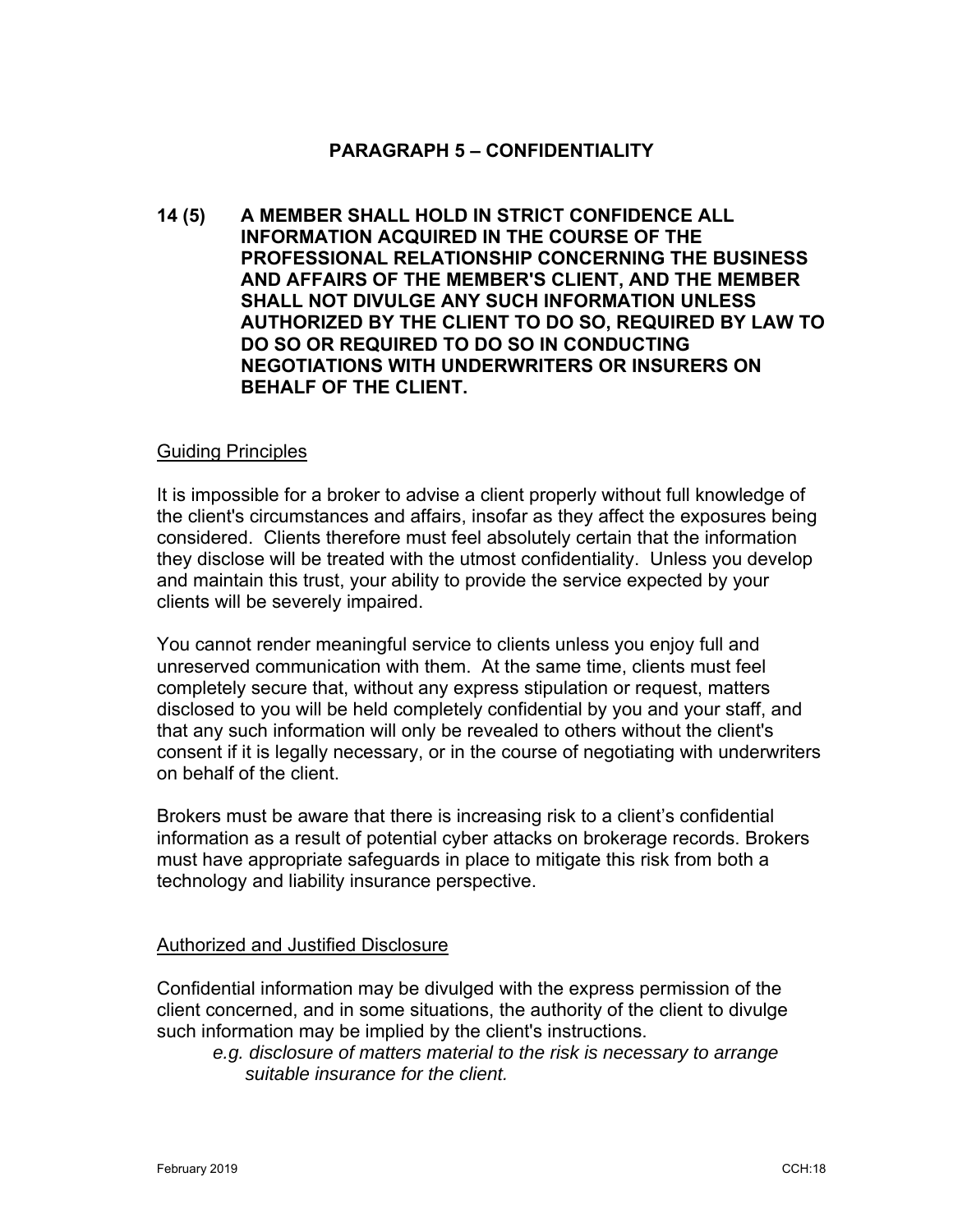Unless the client otherwise directs, for the purpose of providing services to the client, you may disclose the client's affairs to partners, associates and those staff who handle the client's files. This implied authority to disclose information places you under a parallel obligation to impress upon those concerned. The importance of confidentiality and non-disclosure (both during their employment and afterwards) requires you to take reasonable care (including proper staff training and supervision) to prevent others from disclosing or using any information which must be kept confidential.

When disclosure is required by law or by order of a court (i.e. subpoena, search warrant, government order to produce documents to Revenue Canada), you should be careful not to divulge more information than is required. Verification of the existence or validity of an automobile liability certificate produced by a client would be deemed permissible to disclose, however, requests for further or additional information will require client authorization or a subpoena. It is important that all such requests be properly documented in the client files.

Disclosure may also be justified in order to defend yourself or your staff against any allegation of incompetence or misconduct, or in legal proceedings to collect earned premiums or fees, but only to the extent necessary for such purposes.

### Scope of Duty

You owe the duty of confidentiality to every client without exception. The duty survives the professional relationship and continues indefinitely after you have ceased to act for the client, whether or not differences may have arisen between you and the client.

You should take care to avoid disclosure to one client of confidential information concerning or received from another client.

This may not apply to facts that are public knowledge, but nonetheless, you should guard against participating in or commenting upon speculation concerning the client's affairs or business.

You should avoid indiscreet conversations, even with your family, about a client's affairs and should shun any gossip about such things. Likewise, you should not repeat any gossip or information about the client's business or affairs that is overheard or recounted to you. Apart from ethical considerations or questions of good taste, indiscreet shop-talk between brokers, if overheard by others able to identify the matter being discussed, could be prejudicial to the client's interest. Moreover, the respect of the listener for brokers and all insurance intermediaries will likely be lessened in such situations.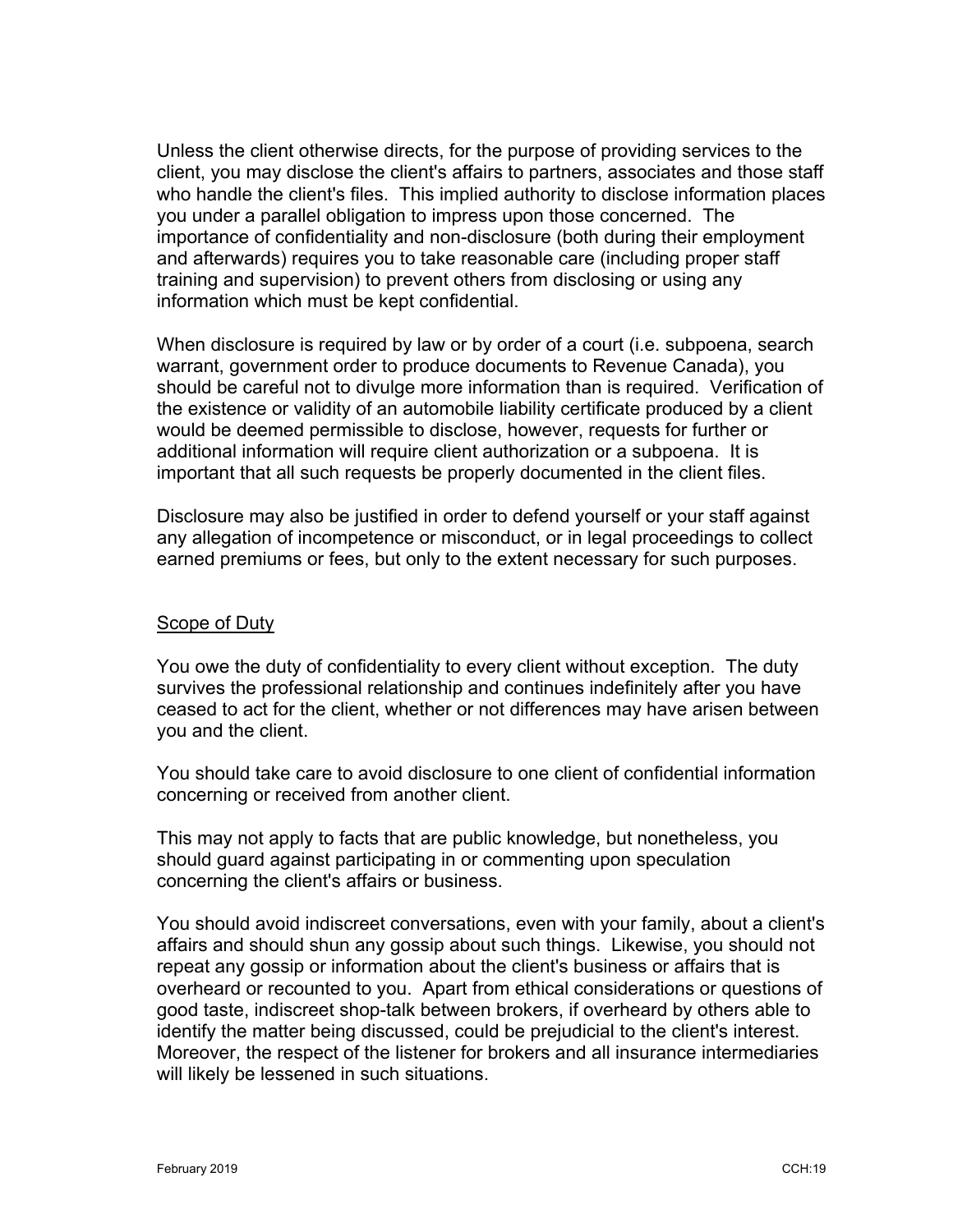Any questions which arise surrounding the issue of confidentiality if there is uncertainty regarding confidentiality and your duty should be referred to RIBO.

### **Example**

An example of conduct which has been found not to meet this requirement include:

(a) Old client files not properly disposed of, resulting in confidential client information becoming public.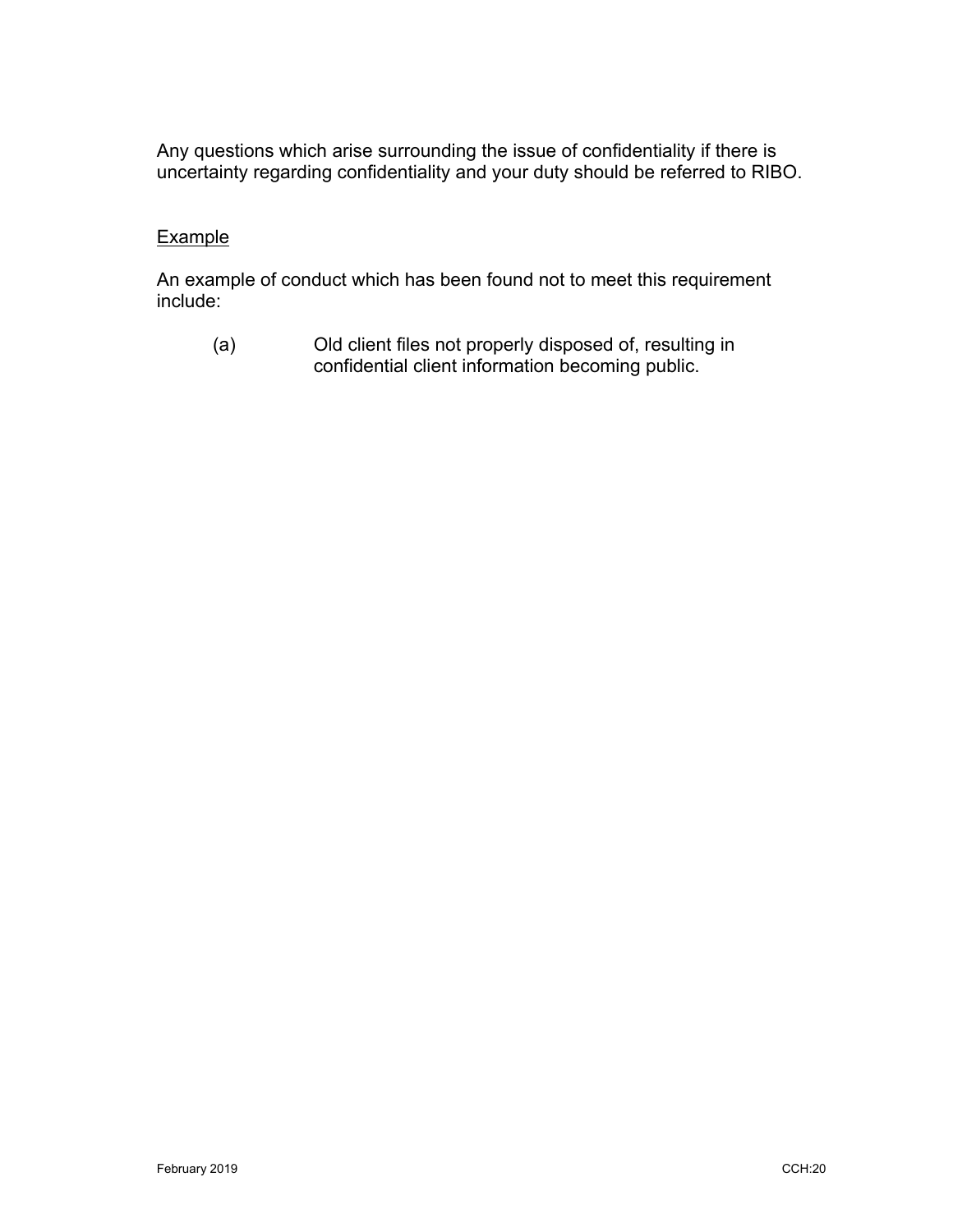# **PARAGRAPH 6 – SAFEKEEPING AND PRESERVING CLIENT'S PROPERTY**

**14 (6) A MEMBER SHALL OBSERVE ALL RELEVANT RULES AND LAWS REGARDING THE PRESERVATION AND SAFEKEEPING OF PROPERTY OF THE CLIENT ENTRUSTED TO THE MEMBER AND, WHEN THERE ARE NO SUCH RULES OR LAWS OR THE MEMBER IS IN DOUBT, THE MEMBER MUST TAKE THE SAME CARE OF SUCH PROPERTY AS A CAREFUL AND PRUDENT PERSON WOULD TAKE OF THE PERSON'S OWN PROPERTY OF LIKE DESCRIPTION.** 

### General Obligations

This deals with a broker's general obligations regarding the holding of client's property and safekeeping of records.

While the law of bailment may impose a legal duty of care for the property of your clients entrusted to you, there is also a duty of professional responsibility.

Arrangements and procedures for the storage and eventual destruction of client's files and records should reflect this responsibility and particularly the continuing obligation to confidentiality. Further, the operation of limitations laws (statutory time periods) which pertain to each client may preclude the destruction of particular papers.

Brokers need to be aware of the growing incidents of cyber attacks and the risks that these attacks pose to network security and privacy protection of client property and records. Brokers should implement policies and procedures that enhance their obligations for the safekeeping and preservation of client property and documents to minimize cyber risk.

Financial statements are the property of the client and should be treated in a confidential manner. Access to these statements in the broker's office should be restricted. Credit reports of a client and other documents which also contain confidential information or opinions should be treated similarly.

Today, many insurers destroy their copy of policies one or two years after expiry. Especially in the case of liability insurance policies written on an "Accident or Occurrence" basis, you may be rendering your clients an invaluable service by retaining copies of expired policies.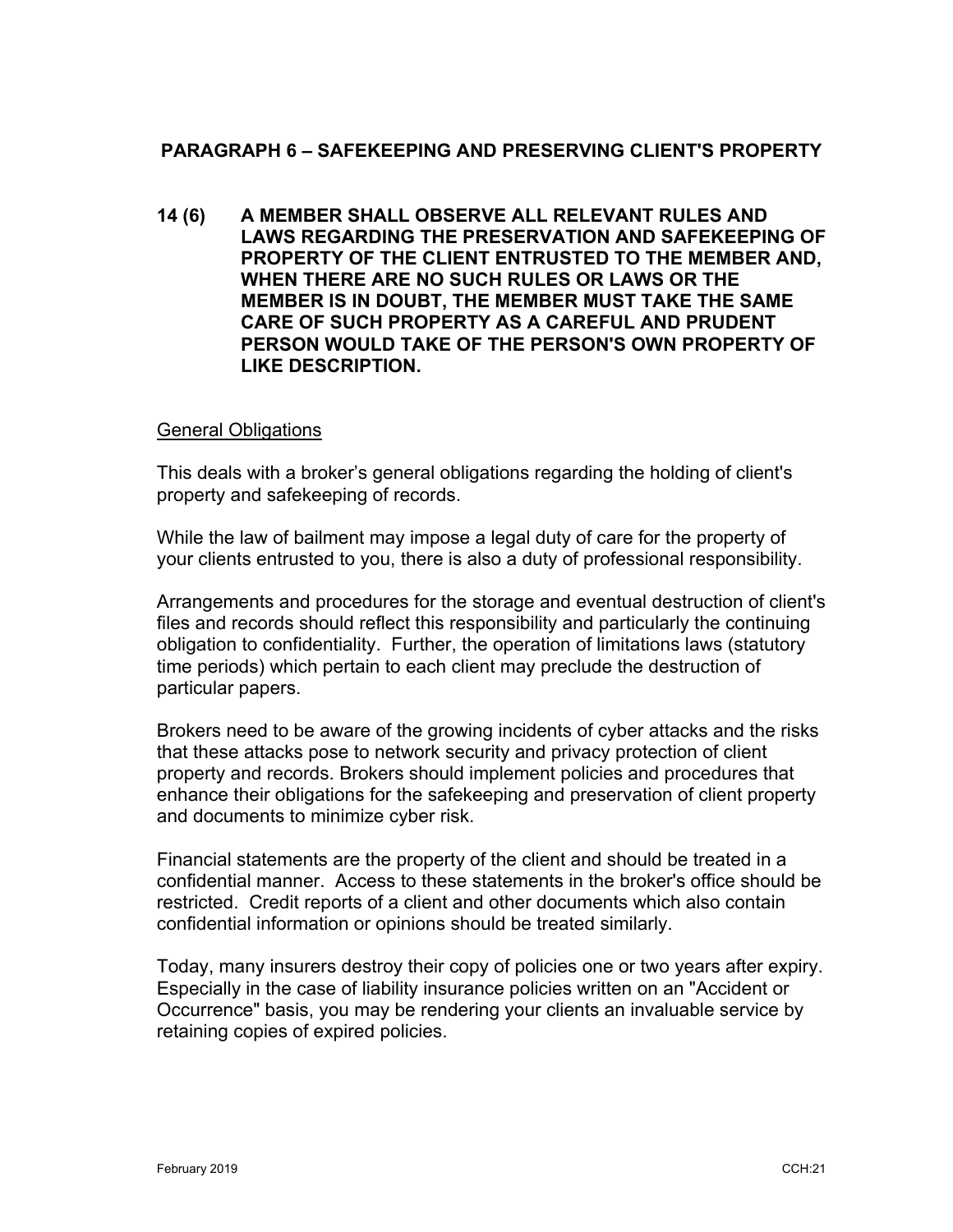# Compliance With Regulations

Money received from insurers for clients as return premiums or claim payments should be delivered promptly and without the necessity for clients to ask for them. Monies due to clients must be held in trust by the firm in accordance with the regulations regarding the handling of trust funds.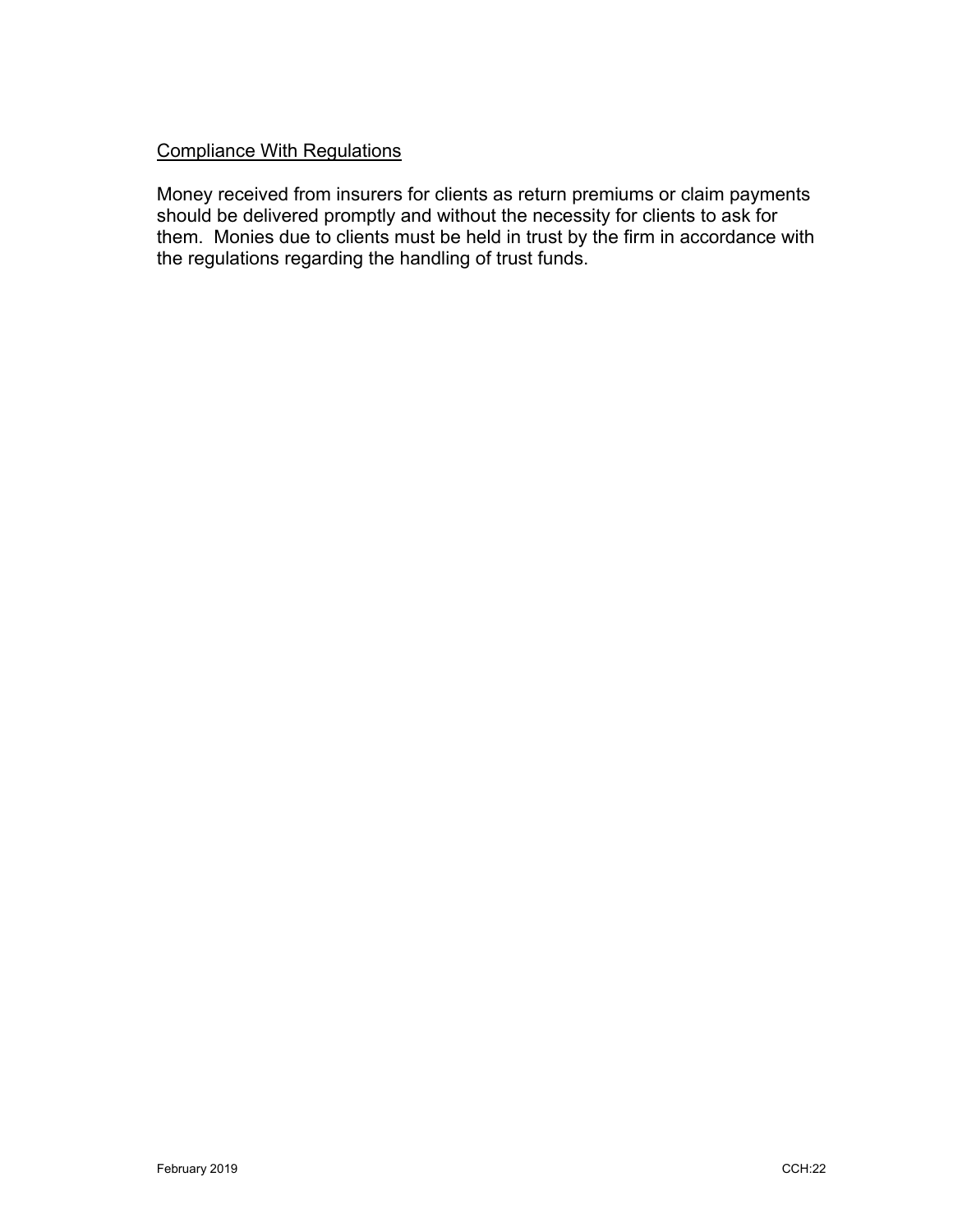# **PARAGRAPH 7 – DUTY TO CLIENT WHERE BROKER HAS ANOTHER BUSINESS OR OCCUPATION**

### **14 (7) A MEMBER WHO ENGAGES IN ANOTHER BUSINESS OR OCCUPATION CONCURRENTLY WITH THE PRACTICE OF THE MEMBER'S VOCATION SHALL NOT ALLOW SUCH OUTSIDE INTEREST TO JEOPARDIZE THE MEMBER'S INTEGRITY, INDEPENDENCE OR COMPETENCE.**

#### Application of Duty

This applies to those registrants who have obtained an exemption under RIBO Regulations to permit them to carry on a secondary business or employment concurrently with acting as insurance brokers, and to brokers engaging in secondary business or employment who have been grandfathered into RIBO.

#### Scope and Concerns

This applies in any case where it would appear that participation in an additional occupation would detract from a broker's ability to comply with the Code of Conduct.

Failure to live up to the obligations imposed may be caused by a limited amount of time being made available by you to keep informed in matters concerning the operation of the insurance brokerage. Similarly, the distraction of trying to operate two businesses may impair your ability to focus on the insurance brokerage with the attention and direction required of a competent and diligent broker.

# Conflict of Interest and Undue Influence

The obligations imposed also require that one avoid situations which would result in a conflict of interest situation or in which undue influence can be exercised upon a client.

 *e.g. potential conflicts of interest may arise where a broker sits on the board of an insurance company (or holds shares of an insurance company), holds public office or becomes involved in disputes between the insurer and insured.*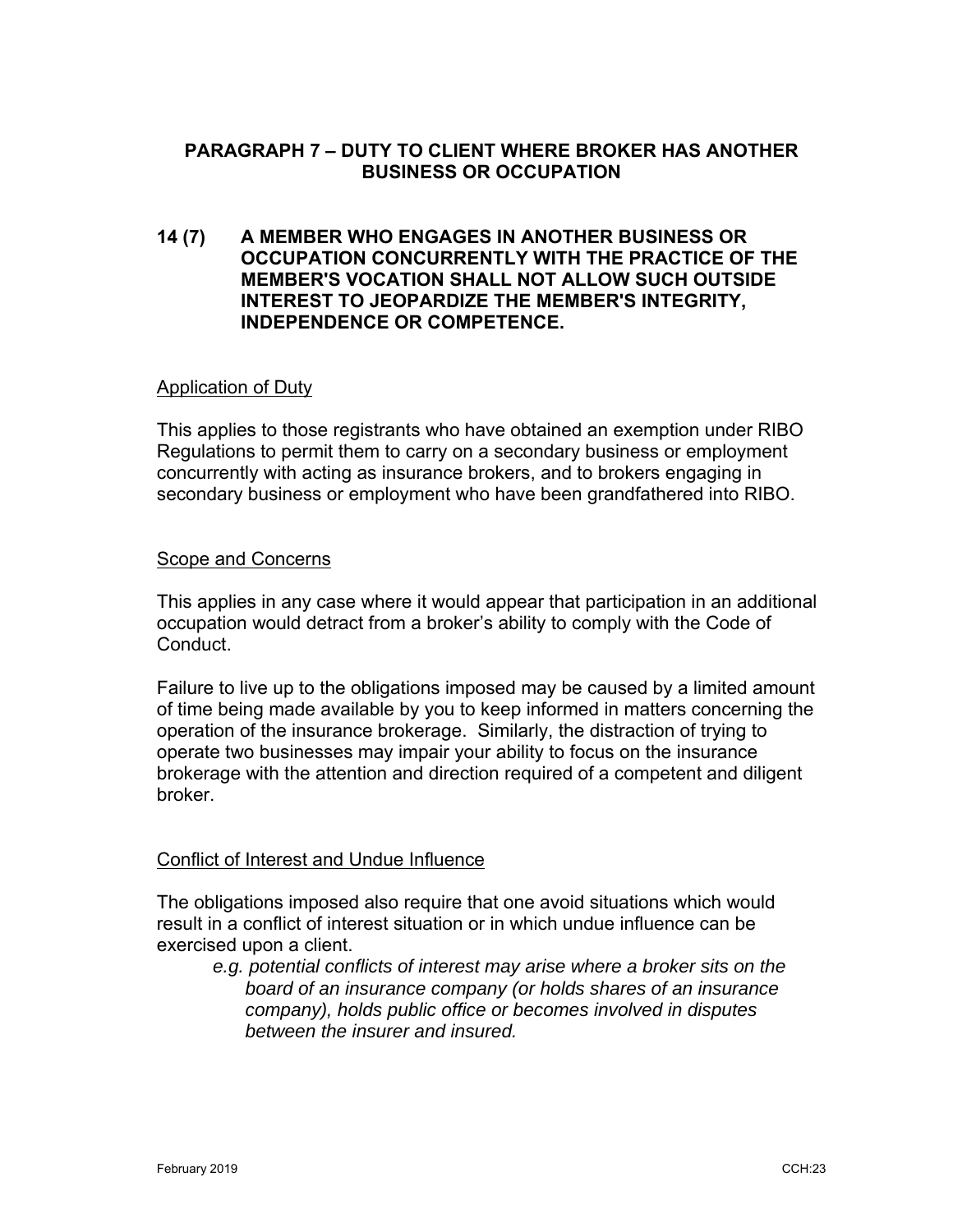# **PARAGRAPH 7.1 – DISCLOSURE OF FACTS INDICATING POTENTIAL CONFLICTS OF INTEREST**

# **14 (7.1) A MEMBER SHALL DISCLOSE IN WRITING TO A CLIENT OR PROSPECTIVE CLIENT ANY CONFLICT OF INTEREST OR POTIENTIAL CONFLICT OF INTEREST OF THE MEMBER THAT IS ASSOCIATED WITH A TRANSACTION OR RECOMMENDATION.**

### **Background**

The disclosure requirements in this paragraph replace both the majority share ownership restrictions and the related party disclosure requirements (>10%), both of which provisions were revoked at the same time this paragraph was enacted.

#### Application of Duty

The fundamental premise is that a client is entitled to any information about a broker's business relationships that pertain to a transaction or recommendation.

A business relationship means any direct or indirect interest or benefit that is relevant to the transaction or arises from placing, or the recommendation to place, a contract of insurance with a particular insurer (over another).

The interest must be sufficient to raise the perception of "influence" over the broker's "independent" decision making process, in the mind of a reasonable person, in possession of all the facts. In other words, the influence must be "material" enough that a reasonable person would believe that a consumer could not make an "informed" decision without that knowledge.

In all cases, we include "individual" conflicts of interest, as well as those of the registered "firm", as the case may be. In all cases as well, the guidelines are intended to deal with situations where non-disclosure would be detrimental to consumers.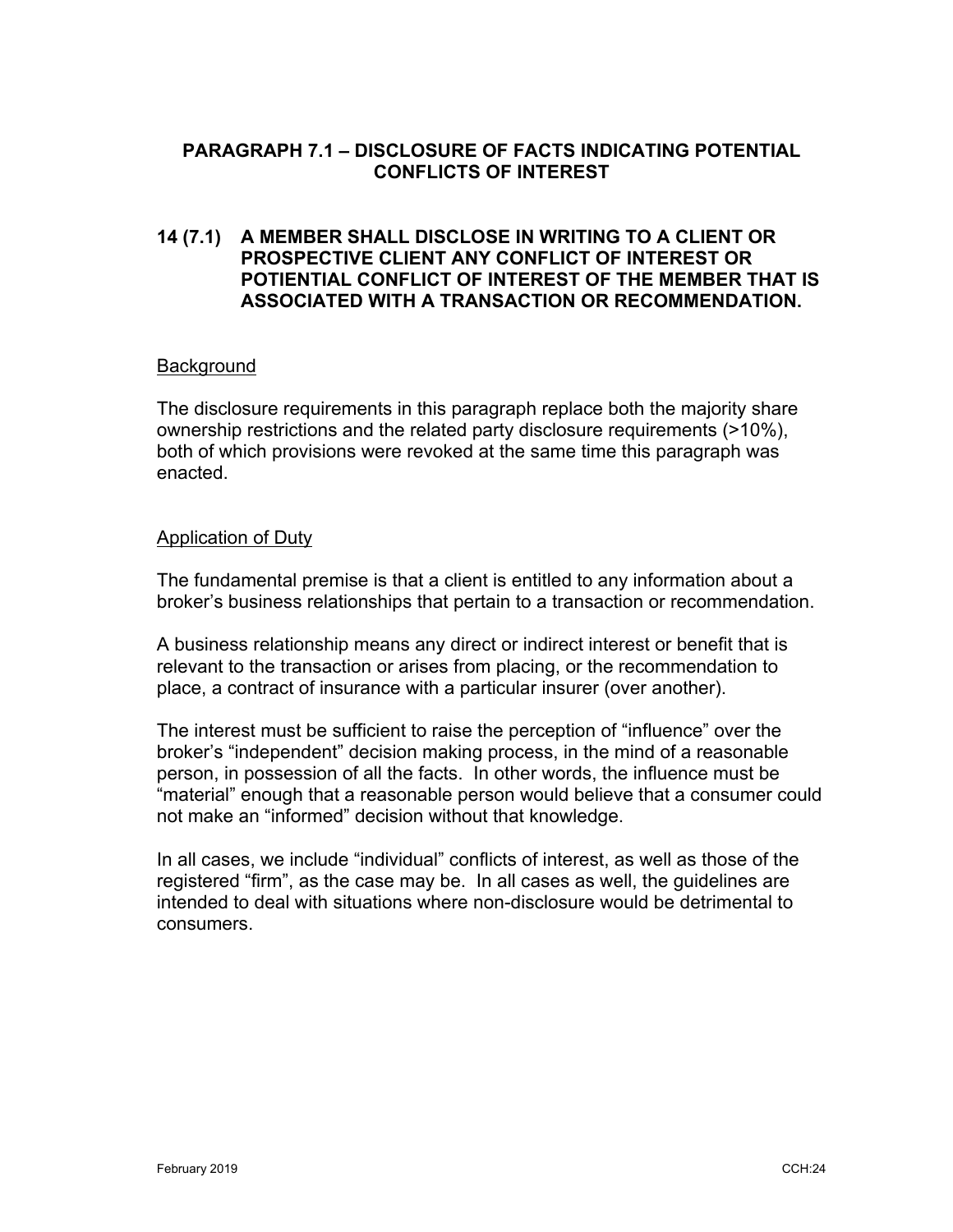### **Guidelines**

This provision as drafted is very broad in scope. Accordingly, to provide guidance to brokers in understanding what this provision means in order to comply, the following Guidelines set out RIBO's interpretation of what this disclosure requirement means for brokers, and sets out a number of factors that may give rise to "influence" sufficient to require disclosure.

# 1. *Any direct or indirect ownership interest or any kind in a brokerage by an insurer, or in an insurer by a brokerage*

This disclosure required under section 11 of O. Reg. 991 was revoked when the ownership provisions were revoked to make way for the new disclosure requirement. There is no longer a 10% share ownership threshold before disclosure is required. This threshold has disappeared so that any "ownership" interest would now require disclosure, including those situations whereby shareholder's agreements provide for direction and control over the brokerage, regardless of voting rights or number of shares held.

*This factor means that if it would appear to a reasonable person in possession of all the facts that a broker is influenced in placing a policy with a particular insurer because of an "ownership" relationship between that broker and that insurer, that relationship must be disclosed to the client.* 

# 2. *Common ownership of a brokerage and an insurer by a financial conglomerate or other holding company or group of companies*

This relationship was also required to be disclosed by section 11 of the Regulations. Now, however, the requirement to disclose related party situations is much clearer.

*This factor means that if it would appear to a reasonable person in possession of all the facts that a broker is influenced in placing a policy with a particular insurer because both entities are owned or controlled by another common company or group of companies, that relationship must be disclosed to the client.*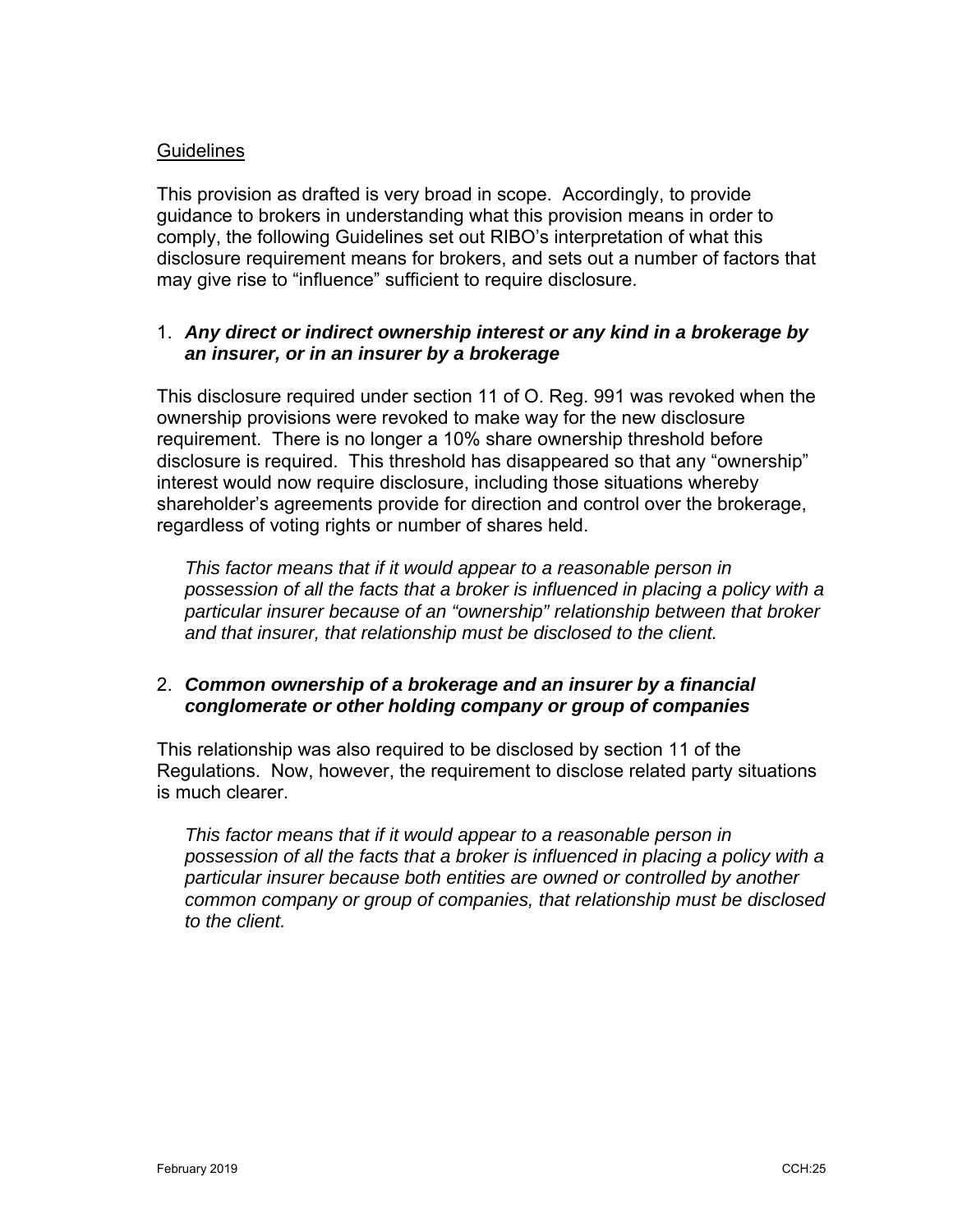# 3. *A loan, credit facility or other financial relationship, direct or indirect*

Influence can be exerted on a broker by other means than having a direct, indirect or common "ownership" relationship with an insurer. There are numerous historical examples of insurers either lending capital to brokerages for acquisitions or other reasons, or extending credit facilities for various reasons. These financial relationships, however provided, exert influence or control over the decision making process in the same way as an "ownership" relationship and ought therefore, to be disclosed.

*This factor means that if it would appear to a reasonable person in possession of all the facts that a broker is influenced in placing a policy with a particular insurer because of a financial relationship, that relationship must be disclosed to the client.*

# 4. *A financial or non-financial network affiliation*

Influence may affect a broker by means other than an ownership or an actual financial relationship with an insurer. The existence of, or membership in a "network" of companies making products or services available to consumers by reason of being a member of the network, may exert influence on a broker in deciding to place insurance with an insurer that is also a member of the network. The same influence may be exerted whether the "network" access applies to financial or non-financial products.

An example might be a broker making an arrangement with a retail organization for a kiosk or place of business in their premises, when that retailer also has a relationship, direct or indirect with an insurer.

This factor deals with the "independence" of a broker from an insurer, when both are members of a group or are affiliated with the same group, in other than at "ownership" or "financial" relationship.

*This factor means that if it would appear to a reasonable person in possession of all the facts that a broker is influenced in placing a policy with a particular insurer because of a network affiliation, that relationship must be disclosed to the client.*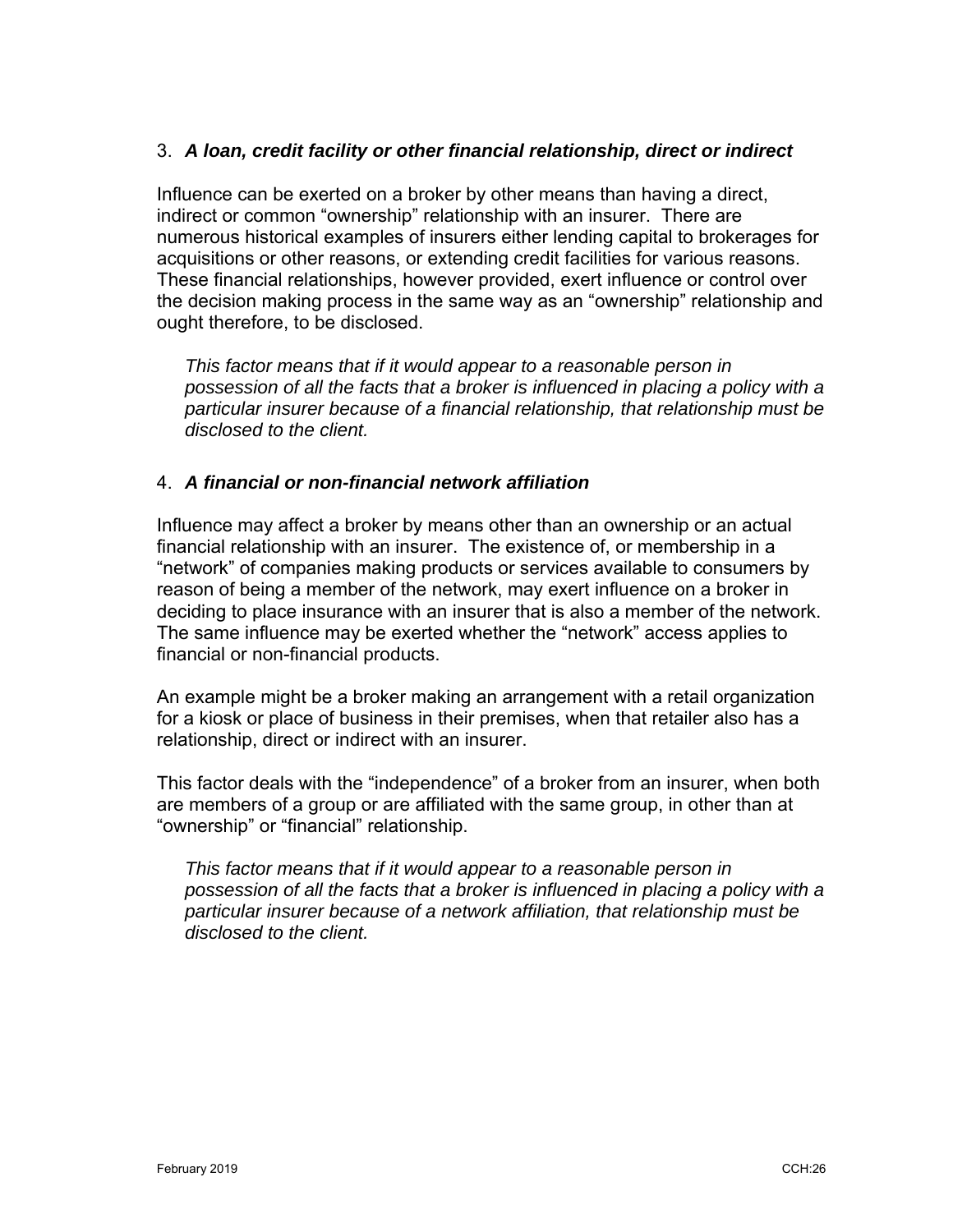### 5. *Exclusive contract or one market exceptions*

The public generally considers brokers to have access to the insurance market and that a broker will shop around to obtain "the best product with the best insurer and the best service to the customer at the best price".

Some brokers, for their own business reasons, have entered into contracts with one insurer to provide all or a substantial portion of a line or lines of business to that insurer exclusively. Other brokers have innovated a particular targeted market program that is written exclusively with one insurer, for example, an "over 50" auto insurance program.

In each of these examples, while still "acting as an insurance broker" for RIBO purposes, the client is not provided a choice of insurer. The client is placed with the one insurer with which the broker has entered into an "exclusive" contract, or through whom the broker has placed the target market program. To the public, such brokers may appear as "virtual agents" of that insurer. In these cases, just as agents are required to disclose that they represent one insurer, these brokers ought to disclose this fact as well.

Some brokers might also find themselves in a limited market capacity position by reason of market conditions from time to time, such as market cancellation or withdrawal, or in some cases notwithstanding the number of contracts held. The absence of "choice" in the placement of insurance contracts is a factor that the public has a right to know prior to the placement of coverage.

*This factor means that if it would appear to a reasonable person in possession of all the facts that a broker is not offering a choice of insurers in the placement of an insurance product, that fact must be disclosed to the client. This applies regardless of whether the broker is in this position by contract, by specific program or by reason of finding himself or herself in a limited market situation in the ordinary course of business.* 

# 6. *Volume or mix of business requirements*

At times, when an insurer is reviewing a broker's contract, that insurer may impose a stringent volume or mix of business requirement on that broker, such as a requirement to submit one property application for every auto application submitted.

This factor does not apply to a broker's normal or ordinary course of business, for example, when a broker obtains a new contracted market and places risks in support of that market. This factor is intended to apply to the rare occasion when an extraordinary restriction may be placed upon him by an insurer for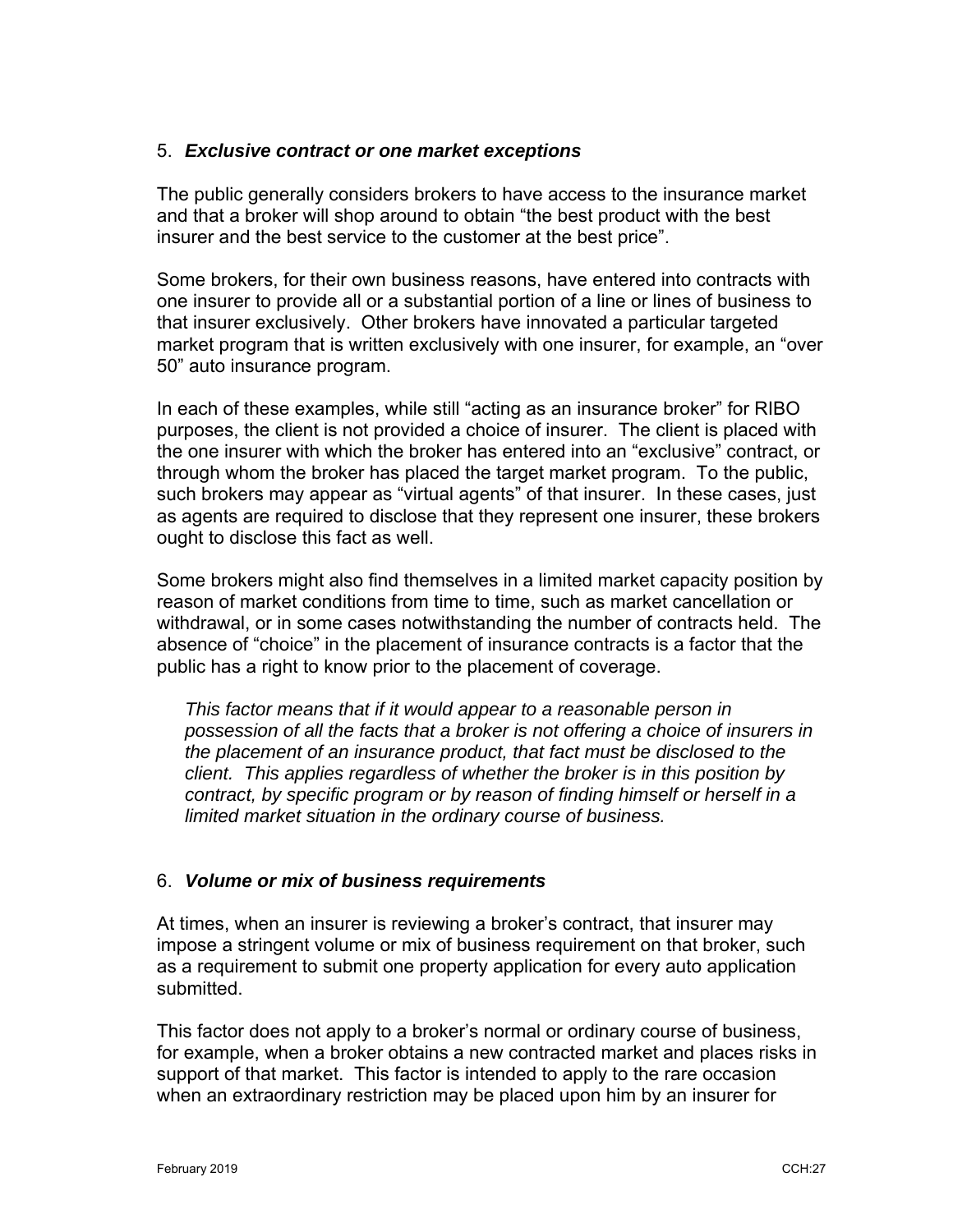contractual or rehabilitation reasons. In those instances, such requirements may lead to an absence of "choice" problem that may be to the detriment of the client. If so in those cases, that absence of "choice" ought to be disclosed.

*This factor means that if it would appear to a reasonable person in possession of all the facts that a broker is not offering a choice of insurers in the placement of an insurance product as a result of restrictive requirements placed on him or her by an insurer, to the detriment of a client, that fact must be disclosed to the client.* 

# 7. *Receipt of contingent commission*

There is a perception that brokers may steer insurance business to one company over another based on contractual arrangements that provide a broker with an opportunity to receive contingent commission. While payment of contingent commission from an insurance company may depend on profitability (loss ratio) of that broker's total book of business with that insurer (and not on individual policies), or volume or growth targets in other cases, and the receipt of this commission by the broker is not guaranteed, the possibility that the broker may receive this commission in future ought to be disclosed, in order to achieve full and overt transparency in the transaction.

*This factor means that if a broker's contractual relationship with an insurer provides for a contingent commission structure, that fact must be disclosed to the client.* 

The following is some sample wording for use in this disclosure:

"In order for us to maintain strong relationships with quality insurers we work with each to provide the type of business they desire. The insurers noted above (from list of markets) with an asterisk recognize our efforts through a Contingent Commission contract. Payment of this Contingent Commission depends on a combination of growth, profitability (loss ratio), volume, retention and increased services that we provide on behalf of the Insurer. It is based on our entire portfolio of business with that insurer and not on individual policies. Contingent Commission is not guaranteed".

# 8. *Sales Incentives*

There is a perception that brokers may steer business to one company over another based on the fact that some companies offer trips or other incentives to brokers that meet certain sales targets, usually expressed in volume, growth or profit criteria.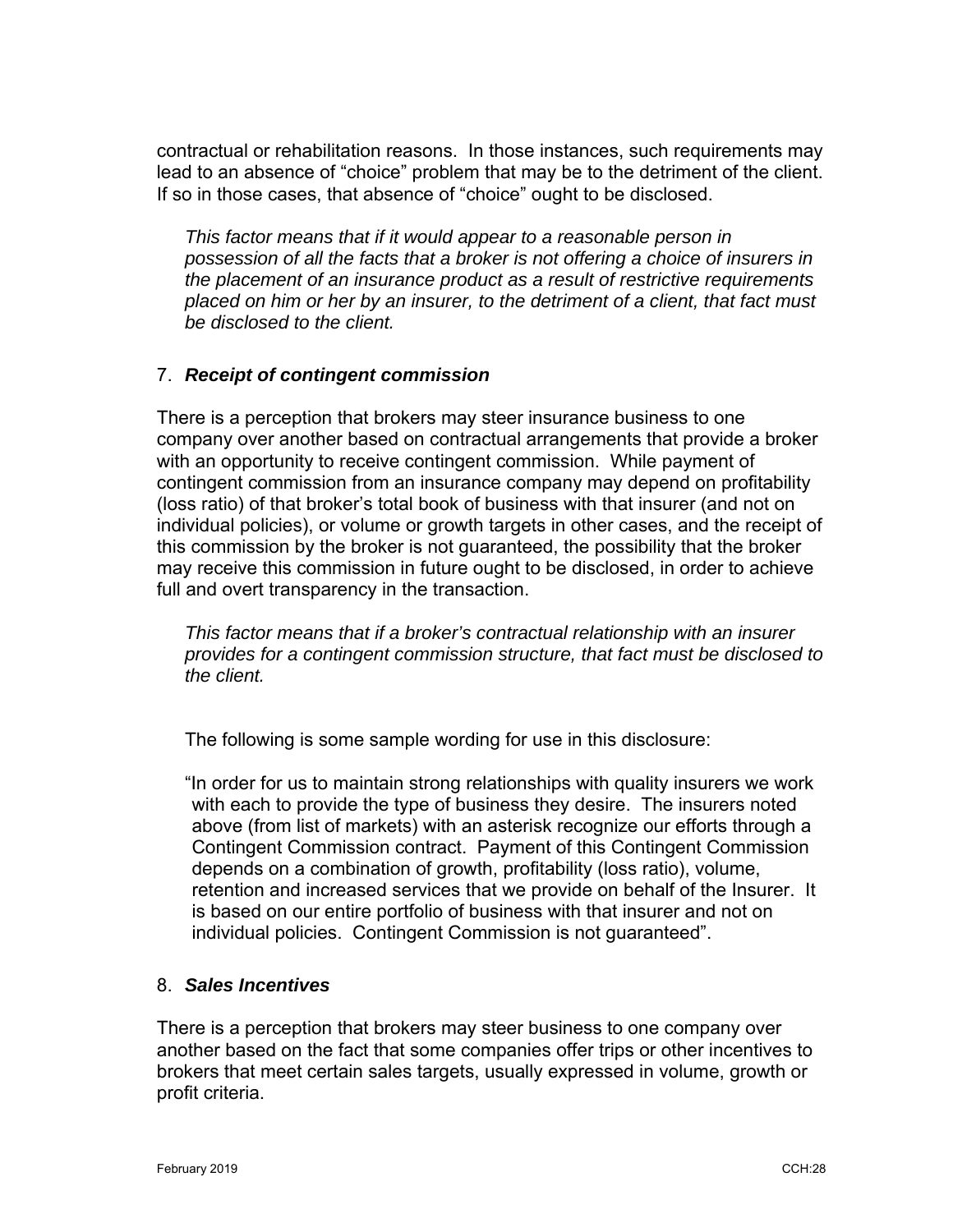Similar to the possibility that a broker may receive contingent commission, the possibility that a broker may receive sales incentives ought to be disclosed, in order to achieve full and overt transparency in the transaction.

*This factor means that if a broker's relationship with an insurer provides for sales incentives, such as trips, that fact must be disclosed to the client.*

### 9. *Premium Financing Companies*

There is a perception that brokers may steer business to one premium finance company over another based on the fact that some finance companies offer referral fees to brokers. Indeed, a number of brokers have ownership or related party interests, directly or indirectly, with premium financing companies.

While RIBO Guidelines on Marketing Practices already provide for disclosure to the client if a broker receives a referral fee, in advance of arranging the financing, the fact that a broker may receive referral fees or have an ownership or related party interest in a financing company ought to be disclosed from a conflict of interest perspective, in order to achieve full and overt transparency in the transaction.

*This factor means that if a broker's relationship with a premium financing company provides for referral fees, or involves an ownership or related party interest, directly or indirectly, that fact or both those fact, as the case may be, must be disclosed to the client.*

#### Clarity and timing of Disclosure

A client is entitled to full and overt transparency in the disclosure of information.

A client is required to received information of a conflict or potential conflict of interest at the time of quotation by the broker while information regarding commission must be disclosed at the point of sale.

Accordingly, RIBO will consider that a broker has not complied with this requirement if disclosure is provided in a manner that is unclear or obscure, for example, disclosure of relevant information that is intentionally buried in a twenty page document that no one will read.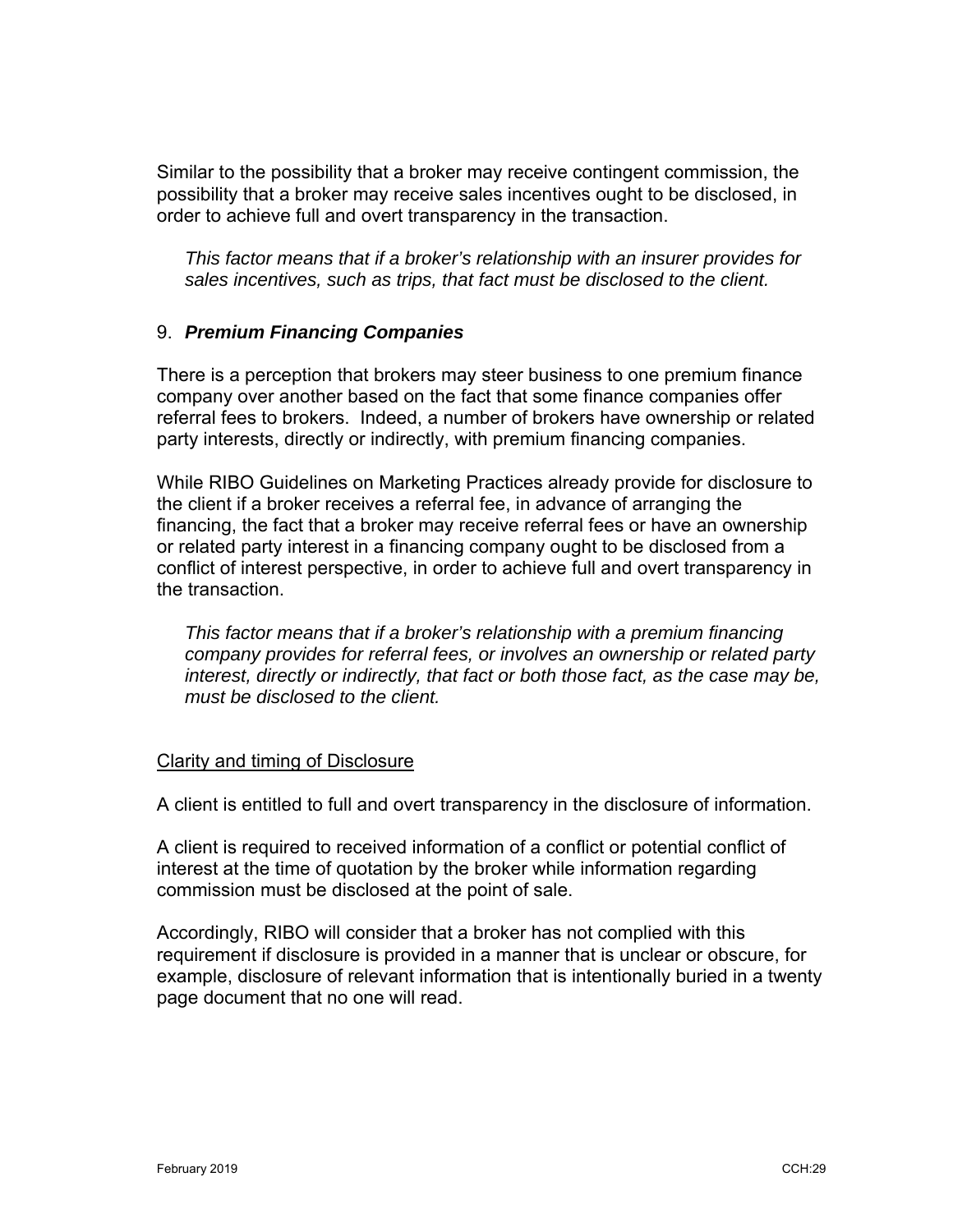### Examples of Disclosure

The following represent common examples of disclosure of ownership or financial relationships, some of which were taken from actual documents where this information was being disclosed prior to the current requirement coming into force.

- The policyholder and insured(s) are hereby notified and advised that the producing broker name of brokerage is owned by name of insurer, the underwriter of this policy of insurance.
- The name of insurer has an ownership interest in name of brokerage.
- Name of brokerage and the name of insurer have common ownership, or are both members of the same group of companies, as the case may be.
- Name of brokerage currently has a loan guaranteed by name of insurer that was used to expand our business.
- Name of brokerage has a financial relationship with name of insurer.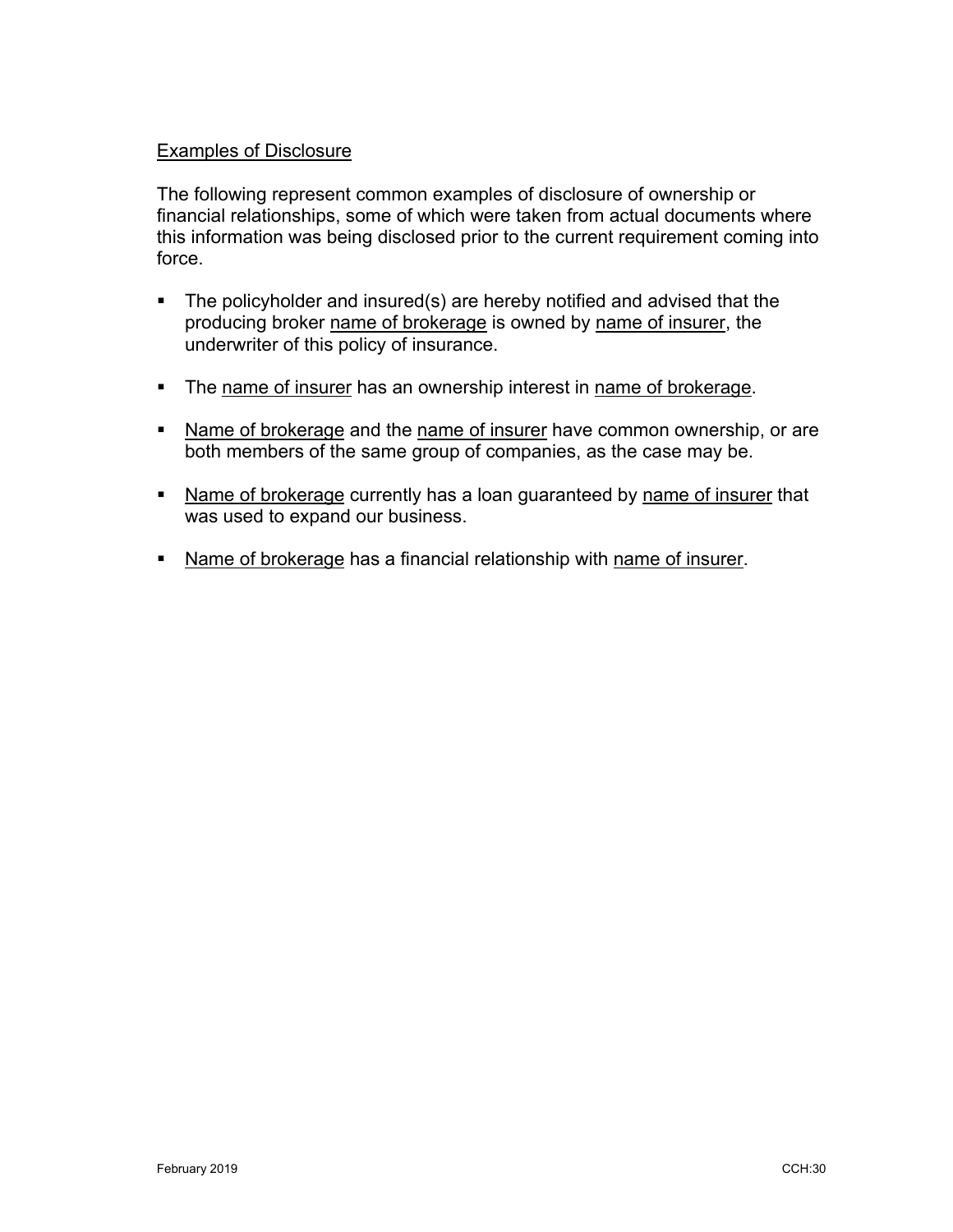# **Sample broker point of sale commission protocol**

Items that must be included:

1. Statement on Services Provided

e.g. "Our role is to provide you with the best insurance value that combines coverage, service and price. We Also provide personalized, quality service that includes professional insurance advice, ongoing policy maintenance and claims support. When any issue arises regarding your insurance coverage, we are your advocate, using our professional experience to best represent your individual interest."

2. Personal Lines Automobile and Property

Statement on broker compensation showing insurers by class and range of commissions provided along with a statement advising that should commissions be increased, the consumer will be notified, e.g. Brokerage compensation is part of your insurance premium. For your benefit, we have listed below Automobile insurers that we represent and have included the range of compensation each provides as a percentage of your overall premium that appears on your invoice.

- $x$  Aviva\*  $X\%$  to  $Y\%$
- x Travelers\* X% to Y%
- x Economical Mutual\* X% to Y%
- $x$  Gore Mutual  $X\%$  to  $Y\%$
- x Intact\* X% to Y%
- x Royal SunAlliance\* X% to Y%

This commission percentage is paid annually for both new business and renewals. Should there be an increase in the commission schedule we receive from your insurer, or, any other material change that affects compensation arrangements, we will notify you.

3. Commercial Lines

A Point of Sale document for commercial insurance will include commission schedules for those companies writing the class of business being offered similar to a personal lines document.

4. Contingent (Profit) Commission

Statement will include bases for contingent commission and how they're dependent primarily on entire book of business profit (loss ratio).

In order for us to maintain strong relationships with quality insurers, we work with each to provide the type of business they desire. The insurers with an asterisk (\*) noted above recognize our efforts through a Contingent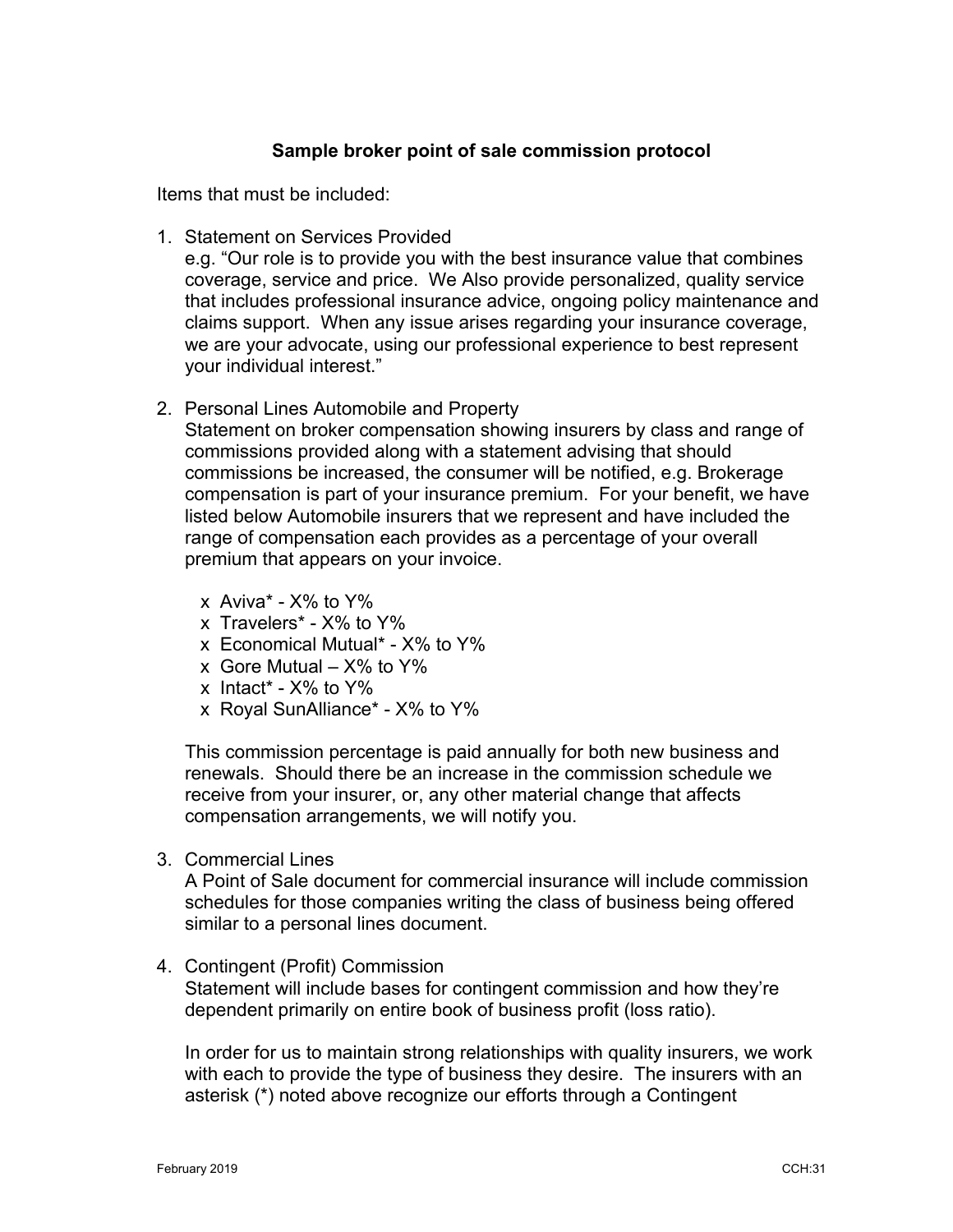Commission contract. Payment of this Contingent Commission depends on a combination of growth, profitability (loss ratio), volume, retention and increased services that we provide on behalf of the Insurer. Contingent Commission is not guaranteed. For detailed information on Contingent Commission, please go to the individual company's website.

5. Information on Ownership and Other Financial Links Brokers will declare to their customer should they have any other financial links that could be considered a conflict of interest such as:

 x Any direct or indirect ownership interest by an insurer or financial conglomerate

x Any loan, credit facility or other financial relationship direct or indirect

6. Working with Insurance Companies

Our disclosure commitments are made in the best interest of consumers. We encourage you to also consult the commitments made by the insurance industry and individual companies by consulting their websites or other available information.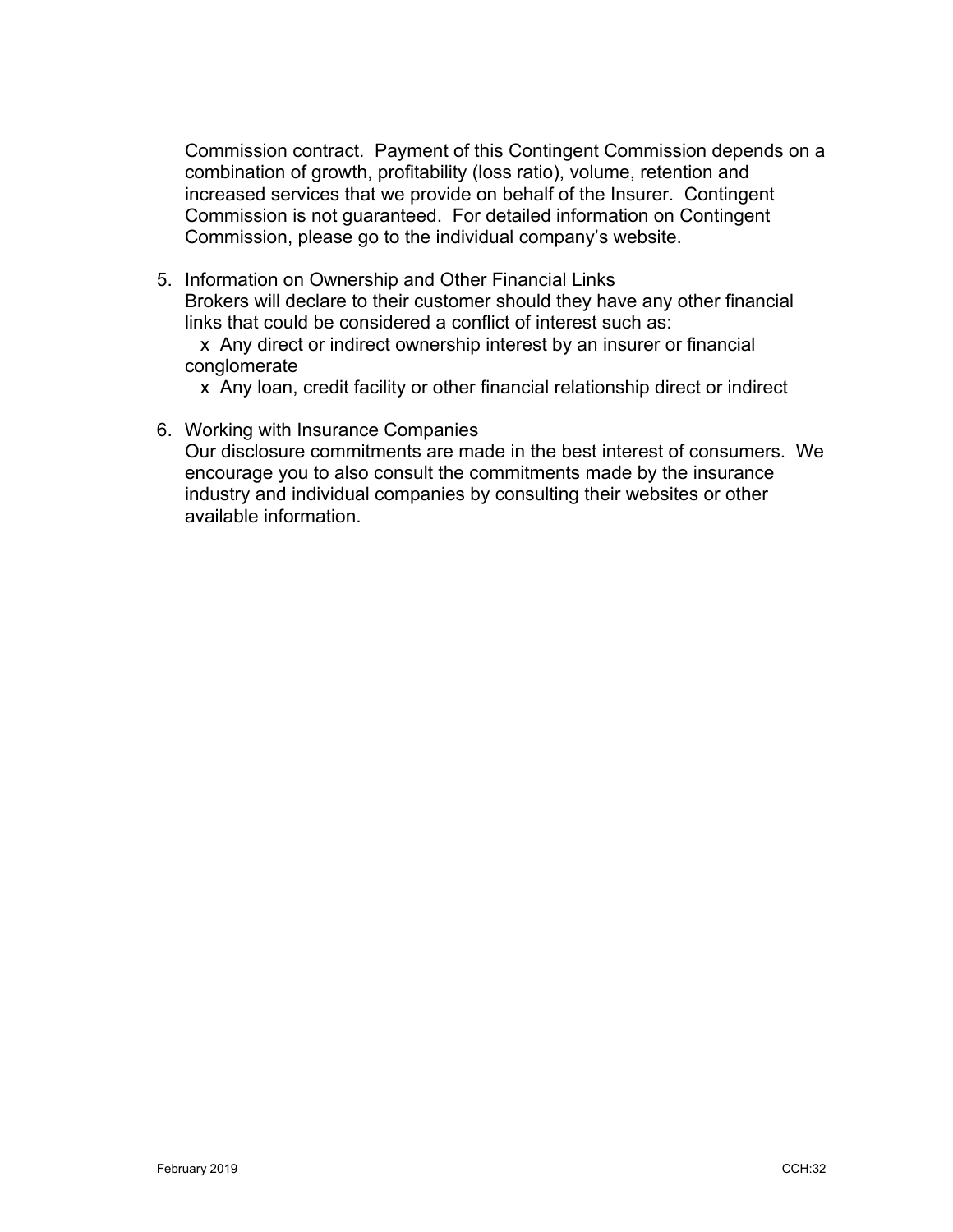# **PARAGRAPH 8 – FEE DISCLOSURE**

# **14 (8) A MEMBER SHALL NOT STIPULATE, CHARGE OR ACCEPT ANY FEE THAT IS NOT FULLY DISCLOSED, OR THE BASIS FOR WHICH IS NOT FULLY DISCLOSED PRIOR TO THE SERVICE BEING RENDERED, OR WHICH IS SO DISPROPORTIONATE TO THE SERVICE PROVIDED AS TO BE UNCONSCIONABLE.**

There may be instances in which traditional remuneration by commission from the insurer does not yield a fair return to the broker for services rendered to the client or prospective client, or which may be an inappropriate method of determining compensation.

Section 12(1) outlines the disclosure requirement and it is important to note that there may be situations where failure to disclose a fee could be an act of misconduct as defined in the Act and Regulations:

Section 12(1) Where a member proposes to charge a fee for service in addition to retaining a portion of the premium charge, the member, before placing the insurance or providing a service for which a fee is to be charge, shall disclose to the person whom the member proposes to charge the amount of the fee, the portion of the premium retained and the total remuneration on the transaction.

#### Relevant Factors

Factors which may influence the amount of a fair and reasonable fee may include but are not limited to the following:

- (a) The time and effort required to be spent.
- (b) The difficulty and importance of the matter.
- (c) Whether special skill or service will be required or provided.
- (d) The amount involved or the value of the subject matter.
- (e) Whether or not any remuneration will be received from another source in connection with the same transaction and, if so, its amount.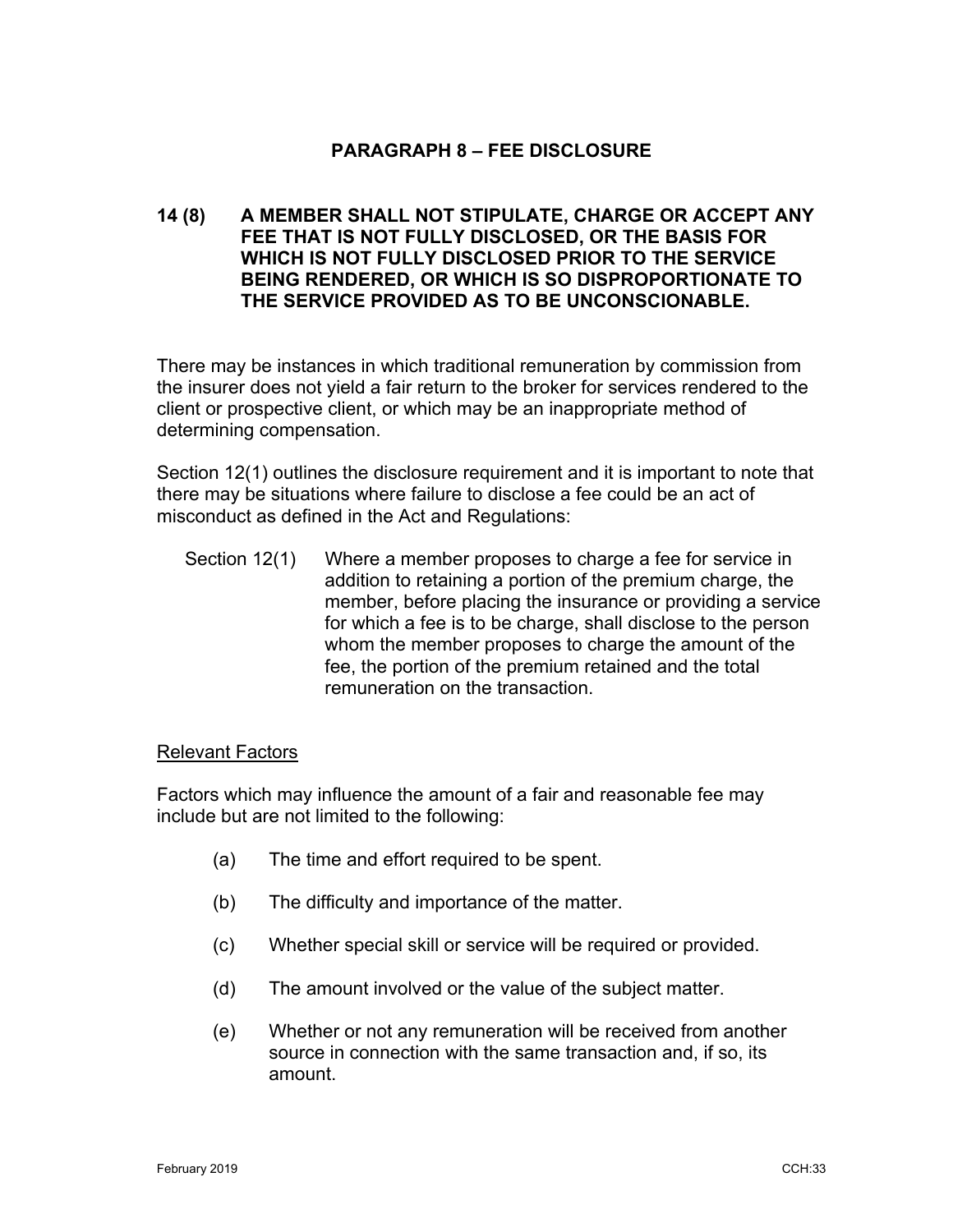(f) Any special circumstances such as urgency or uncertainty of reward.

You must always be able to justify a fee when requested. A fee may be unconscionable if it cannot be justified in the light of all pertinent circumstances, including those factors mentioned above.

# **Please note that the Facility Association does not allow any fees to be charged or added to the Facility Association premium.**

An example of full disclosure to a client:

| <b>Premium Quoted</b>            | \$10,000.00 |
|----------------------------------|-------------|
| Commission                       | \$2,000.00  |
| <b>Broker's Fee</b>              | 1,000.00    |
| <b>Total Broker Remuneration</b> | \$3,000.00  |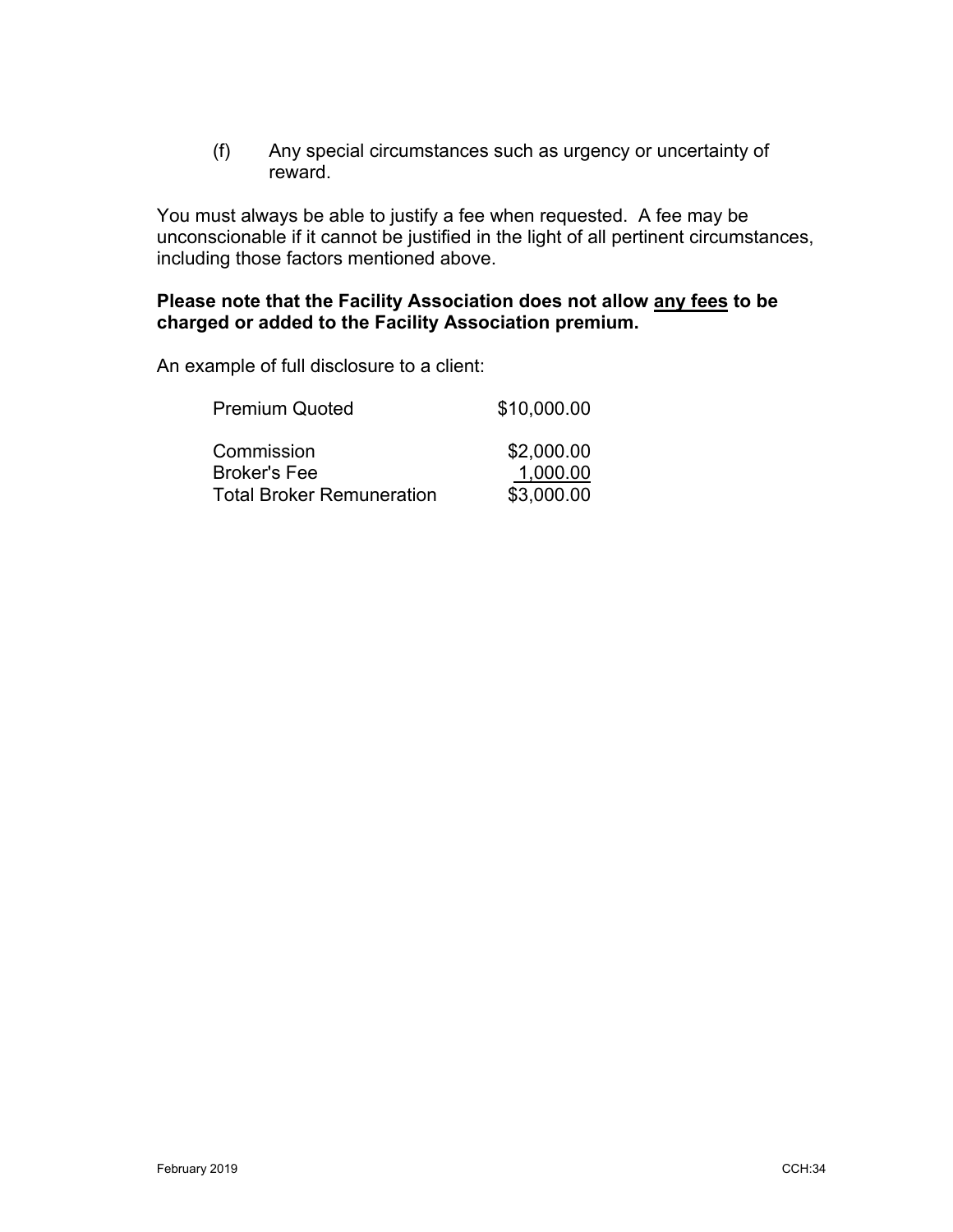# **PARAGRAPH 9 – ENCOURAGE PUBLIC RESPECT**

# **14 (9) A MEMBER SHALL ENCOURAGE PUBLIC RESPECT FOR AND TRY TO IMPROVE THE PRACTICE OF THE MEMBER'S VOCATION.**

#### Scope and Application

Active support of this Rule is expected of the broker in the day to day dealings. Failure to do so may not necessarily result in disciplinary action, however, you may have fallen short of the highest standards expected of you as a broker.

It may also be deemed an offence under the Code and be grounds for disciplinary action to conduct yourself in a manner which causes disrespect for the profession.

The obligation is not restricted to your professional activities but is a general responsibility resulting from your position in the community. You should take care not to weaken or destroy public confidence in the insurance industry, most especially the unique position of the registered insurance broker as an independent intermediary. Nevertheless, you should not hesitate to act constructively to remedy inequities or unfairness that come to light.

#### Public Respect

Practising as an insurance broker implies that you have made a basic commitment to the system of the distribution of insurance to the public by independent brokers. However, the system will only function effectively if it commands the respect of the public. The ever-changing economic and social environment in which society evolves demands constant efforts be made to adapt the system to respond to such changes and thereby maintain public respect for it.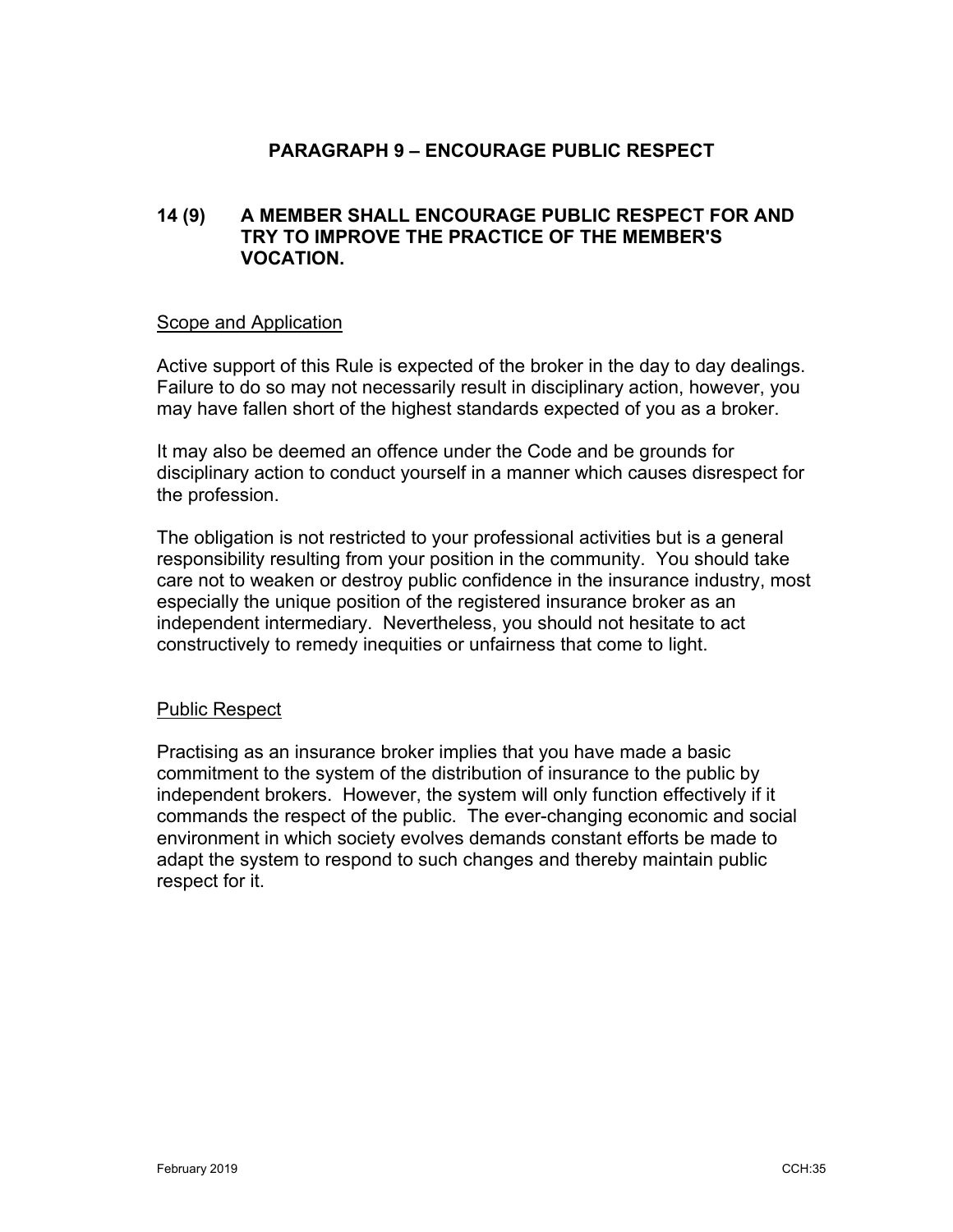### Seeking Improvement and Change

The broker, through opportunity and experience, is in a most favourable position in the insurance industry to observe its workings and discover its strengths and weaknesses and public reaction to them. You should therefore lead in seeking improvements to the system through constructive criticism and reasoned proposals.

When seeking legislative or administrative changes, you should be clear and honest about whose interest is being advanced, your own or that of the public. When you purport to act in the public interest, you should promote only those changes which you conscientiously believe to be in the public interest.

### Avoiding Criticism

Although proceedings and decisions of regulatory bodies are properly subject to scrutiny and criticism by all members of the public, including brokers, members of such bodies are often prohibited by law or custom from defending themselves. Their inability to do so imposes social responsibilities upon brokers.

You should avoid criticism which is petty, intemperate, or unsupported by a good faith belief in its real merit. If you have been involved in the proceedings, there is risk that any criticism may be, or may appear to be, partisan rather than objective. When an insurance body is the object of unjust criticism, you are, by virtue of your position, uniquely able to support that body, and should do so, whether or not its members can defend themselves, because you are thereby contributing to greater public understanding of the insurance industry and therefore its credibility.

#### Community Activity

Your active participation in public information, education or guidance programmes concerning insurance assists in the accessibility of general insurance knowledge.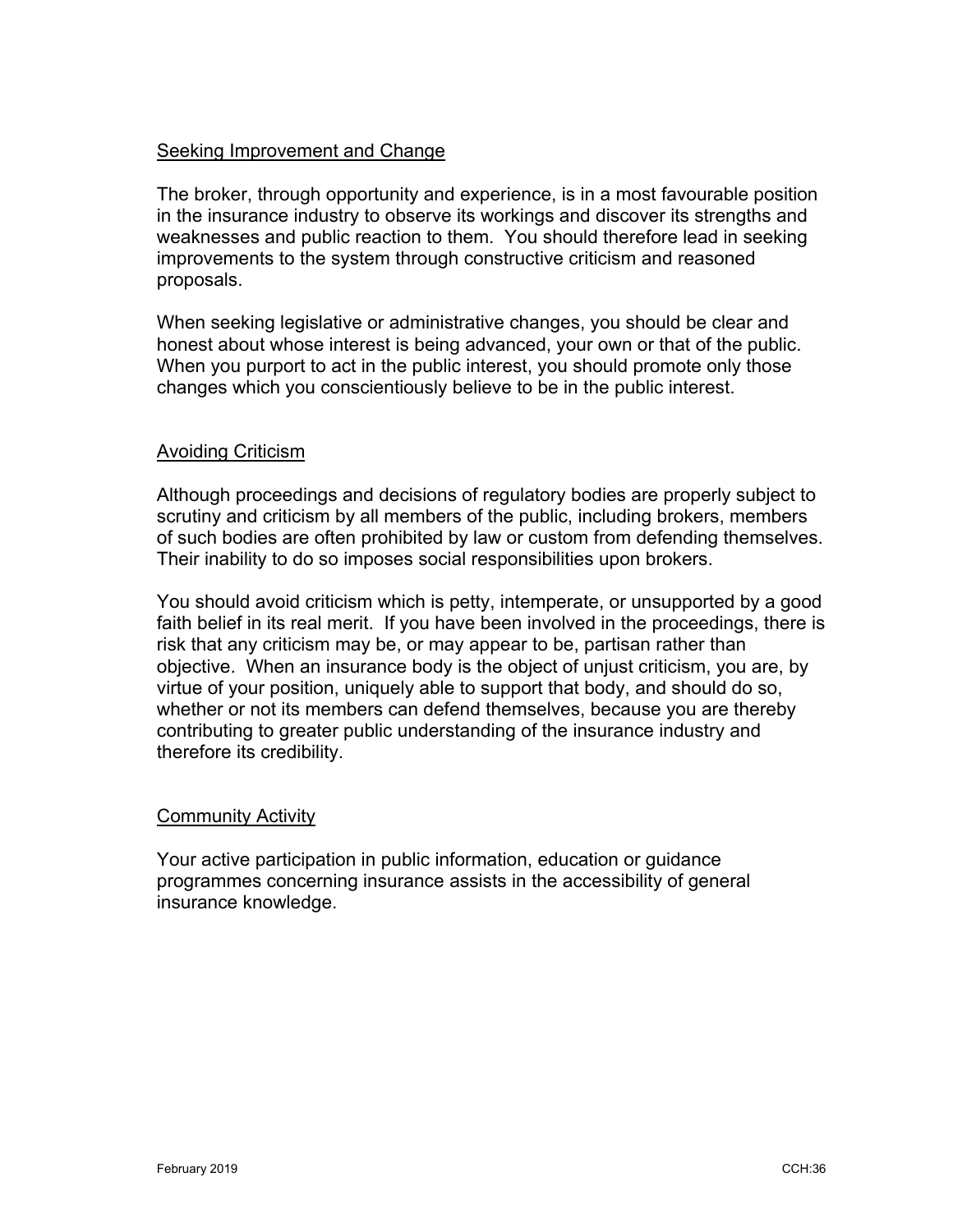### **PARAGRAPH 10 – MANNER OF SERVICE**

## **14 (10) A MEMBER SHALL MAKE THE MEMBER'S SERVICES AVAILABLE TO THE PUBLIC IN AN EFFICIENT AND CONVENIENT MANNER WHICH WILL COMMAND RESPECT AND CONFIDENCE AND WHICH IS COMPATIBLE WITH THE INTEGRITY, INDEPENDENCE AND EFFECTIVENESS OF THE MEMBER'S VOCATION.**

#### Basic Principles

It is essential that a person requiring insurance be able to find a broker qualified to arrange it with a minimum of difficulty or delay. In a relatively small community, where brokers are well known, the person will usually be able to make an informed choice of a qualified broker in whom to have confidence.

In larger centres, these conditions may often not exist. As insurance becomes increasingly complex and the practice of many individual brokers becomes more specialized, the reputation of brokers and their competence or qualifications in particular fields may not be sufficiently well known to enable a person to make an informed choice.

When approached by a prospective client in such circumstances, you should be prepared to assist in finding the right broker to deal with the situation. If you are unable to act, for example, due to lack of qualifications in a particular area, you should assist the client to find another broker who is more qualified and able to act. Such assistance should be given willingly and without charge.

The means by which insurance is made available to the public must not detract from the integrity, independence or effectiveness of the insurance broker. This obligation must be kept in mind when the broker is determining particular methods of operation, marketing or advertising.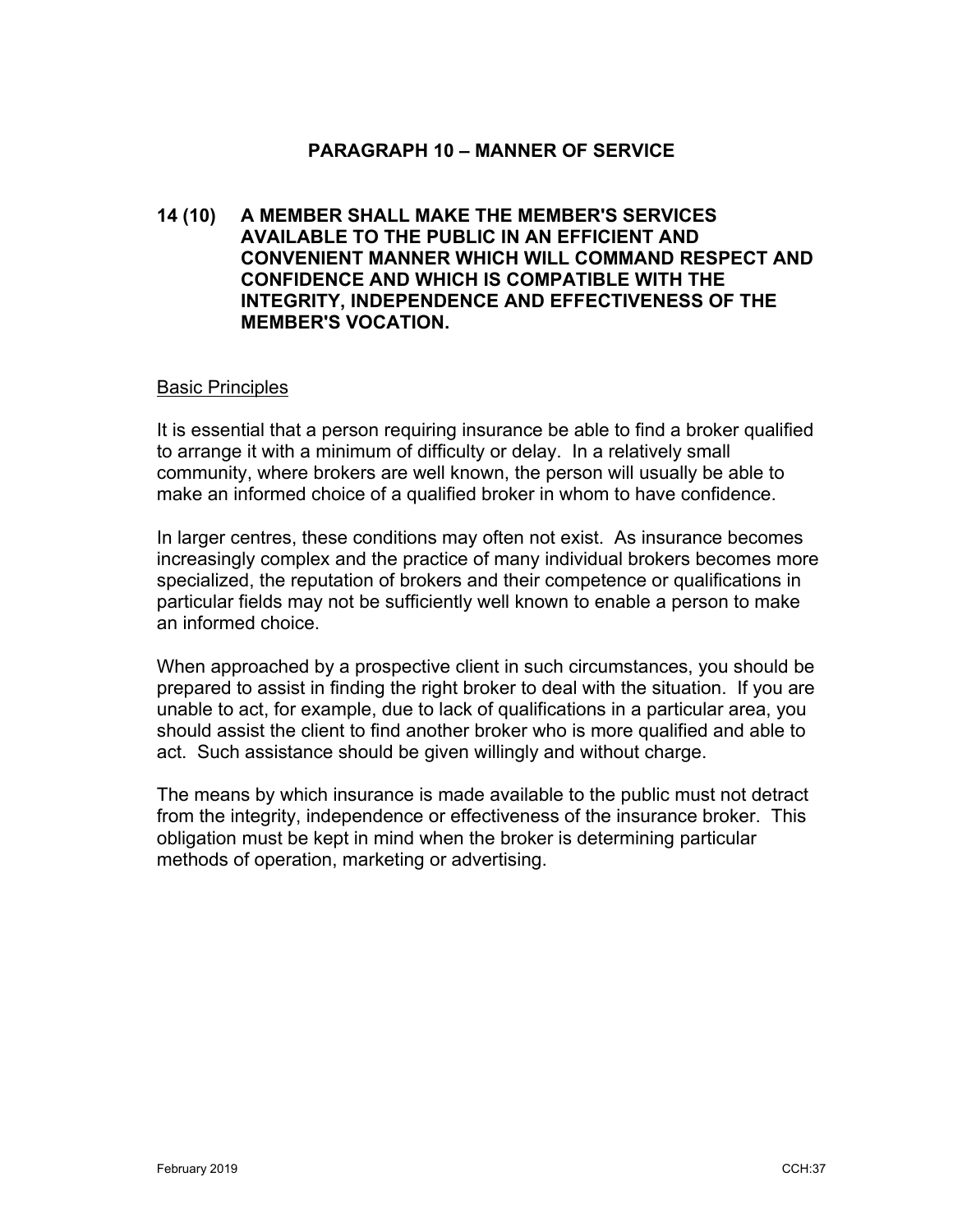# **PARAGRAPH 11 – MAINTAIN INTEGRITY OF THE VOCATION**

# **14 (11) A MEMBER SHALL ASSIST IN MAINTAINING THE INTEGRITY OF THE MEMBER'S VOCATION AND SHOULD PARTICIPATE IN ITS ACTIVITIES.**

#### Principles of Self-Regulation

A self-regulatory system inherently depends on brokers regulating brokers. Where there is a reasonable likelihood that someone will suffer serious damage as a result of an apparent breach of the regulations, for example, where a shortage of trust funds is involved, you have an obligation to report the matter to RIBO.

#### Duty To Report Misconduct and Incompetence

Where a broker who tends toward professional misconduct is not checked at an early stage, loss or damage to clients or others may ensue. Evidence of minor breaches may disclose a more serious situation upon investigation or may indicate the beginning of a course of conduct that could lead to serious breaches in the future. **It is therefore proper (unless it be unlawful) for you to report to RIBO any instance involving a breach of the regulations by you or another broker. You shall also attempt to persuade and assist any member of the public to report any facts to RIBO that may constitute an act of misconduct.** In all cases, such a report must be made in good faith, without malice or ulterior motive. You have a duty to reply promptly to any communication from RIBO.

#### Professional Communication

You should not, in the course of business, write letters, whether to a client, another broker or any other person, which are abusive, offensive, or otherwise inconsistent with the proper tone of a professional communication from a broker.

#### Non-Discrimination

You should not discriminate on any grounds in your dealings with members of the public or with other brokers, except where discrimination is warranted by the existence of material differences between risks.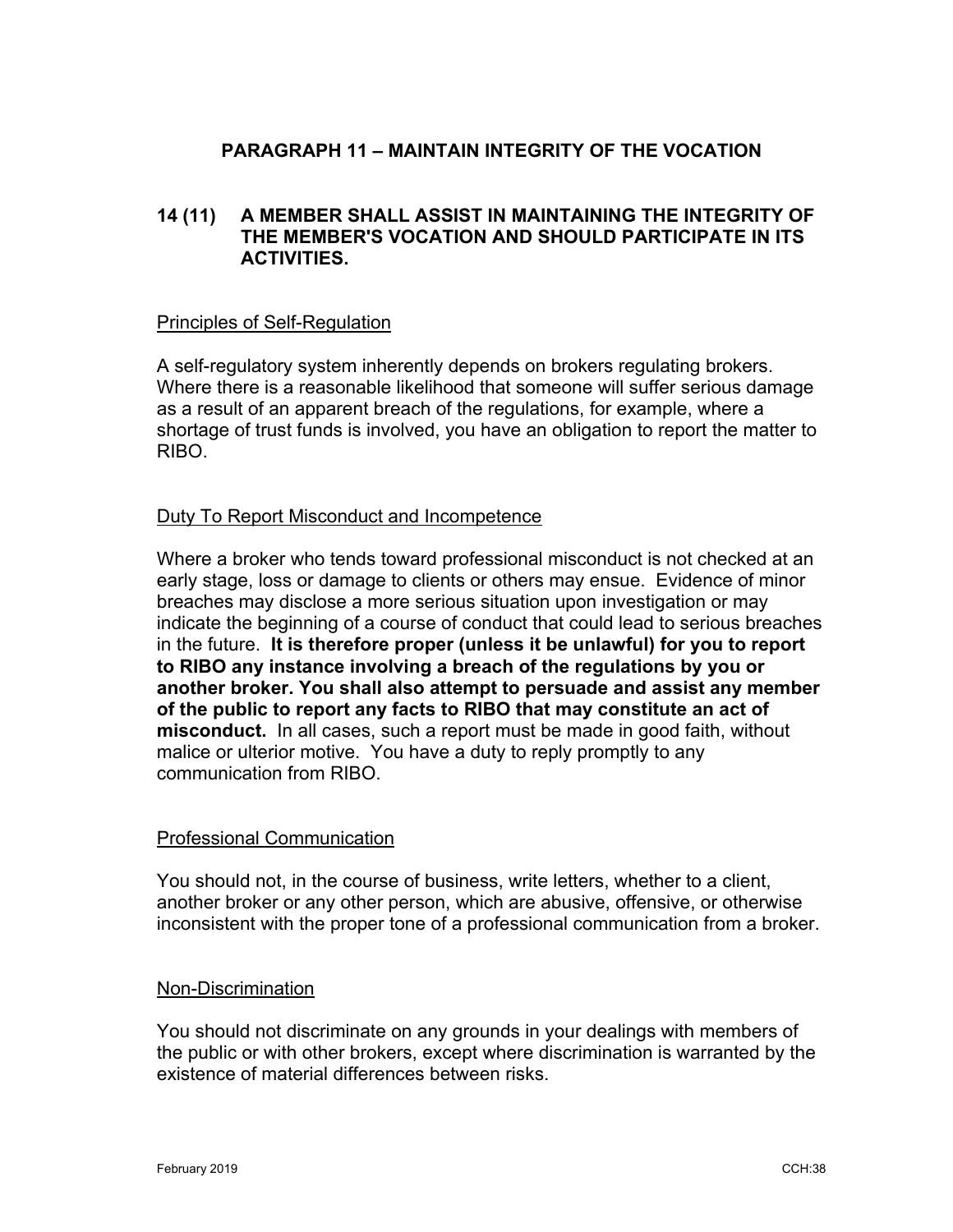# **PARAGRAPH 12 – UNAUTHORIZED PRACTICE OF THE VOCATION**

# **14 (12) A MEMBER SHALL ASSIST IN PREVENTING THE UNAUTHORIZED PRACTICE OF THE MEMBER'S VOCATION.**

### Reasons For Prohibition

Statutory provisions prohibiting the practice of independent general insurance intermediary by unauthorized persons are for the protection of the public. Unauthorized persons may have technical or personal ability, but they are not subjected to the necessary control, regulation and discipline by RIBO or by the Financial Services Regulatory Authority of Ontario (FSRA). A client of a registrant has the benefit and protection of safeguards such as professional liability insurance, fidelity bonds and rules respecting the handling of trust monies and requirements respecting a firm's trust and equity positions.

### Supervision of Employees/Assistants

You must assume complete professional responsibility for all business entrusted to you. Principal Brokers must maintain direct supervision over staff and assistants to whom they delegate particular tasks and functions.

#### Use of Unregistered Individuals

Any activities falling within the definition of "insurance broker" contained in section 1 of the *Registered Insurance Brokers Act* must be performed by a person who is a registered insurance broker. You should note that this definition includes "dealing with the public". You should ensure that all matters which by regulation must be performed by a registered broker are, indeed, so performed.

Also, it is the responsibility of the principal broker to ensure that any broker whose registration has been suspended, but who is still in that brokerage's employ, does not hold himself or herself out as a broker, or deal with the public in insurance matters, until that period of suspension has expired, and the broker is reinstated.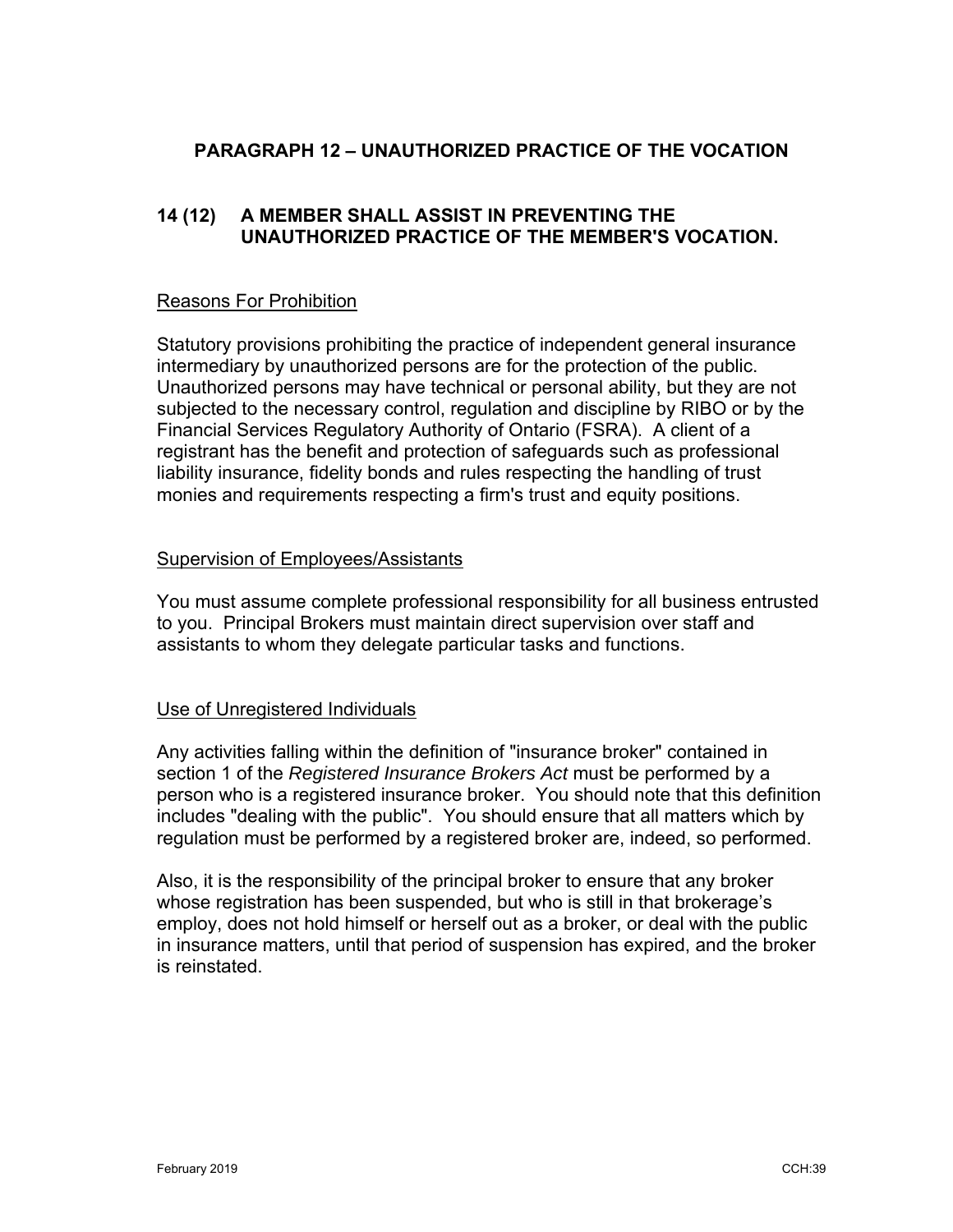# **PARAGRAPH 13 - CONDUCT TOWARDS OTHERS**

# **14 (13) A MEMBER'S CONDUCT TOWARDS OTHER MEMBERS, MEMBERS OF THE PUBLIC, INSURERS AND THE CORPORATION SHALL BE CHARACTERIZED BY COURTESY AND GOOD FAITH.**

#### **Principles**

Public interest, industry practice and legal requirements demand that matters entrusted to you be dealt with effectively and expeditiously. Fair and courteous dealings on the part of each registrant will contribute materially to this end. By behaving otherwise, you do a disservice to your client and to the industry as a whole.

#### Withdrawal of Services

You should only refuse to continue to provide services to a client where you have a good faith reason in support of terminating your relationship with the client and you are able to comply with all applicable laws and professional obligations, including your obligation to give the client adequate notice so as not to prejudice the client's interests. You are obligated to use your best efforts to ensure that the client's brokerage needs are adequately looked after notwithstanding your withdrawal of services. This obligation can be fulfilled in some circumstances by finding another broker to look after the client or at least referring the client to other brokers who can appropriately service the client.

# **Promptness**

You should answer with reasonable promptness all professional letters and communications from other brokers which require an answer, and should be punctual in fulfilling all your commitments. The same courtesy and good faith should characterize your conduct towards members of the public.

You should give no undertaking that cannot be fulfilled and you should fulfill every undertaking given by you. Undertakings should be written or confirmed in writing and should be absolutely unambiguous in their terms.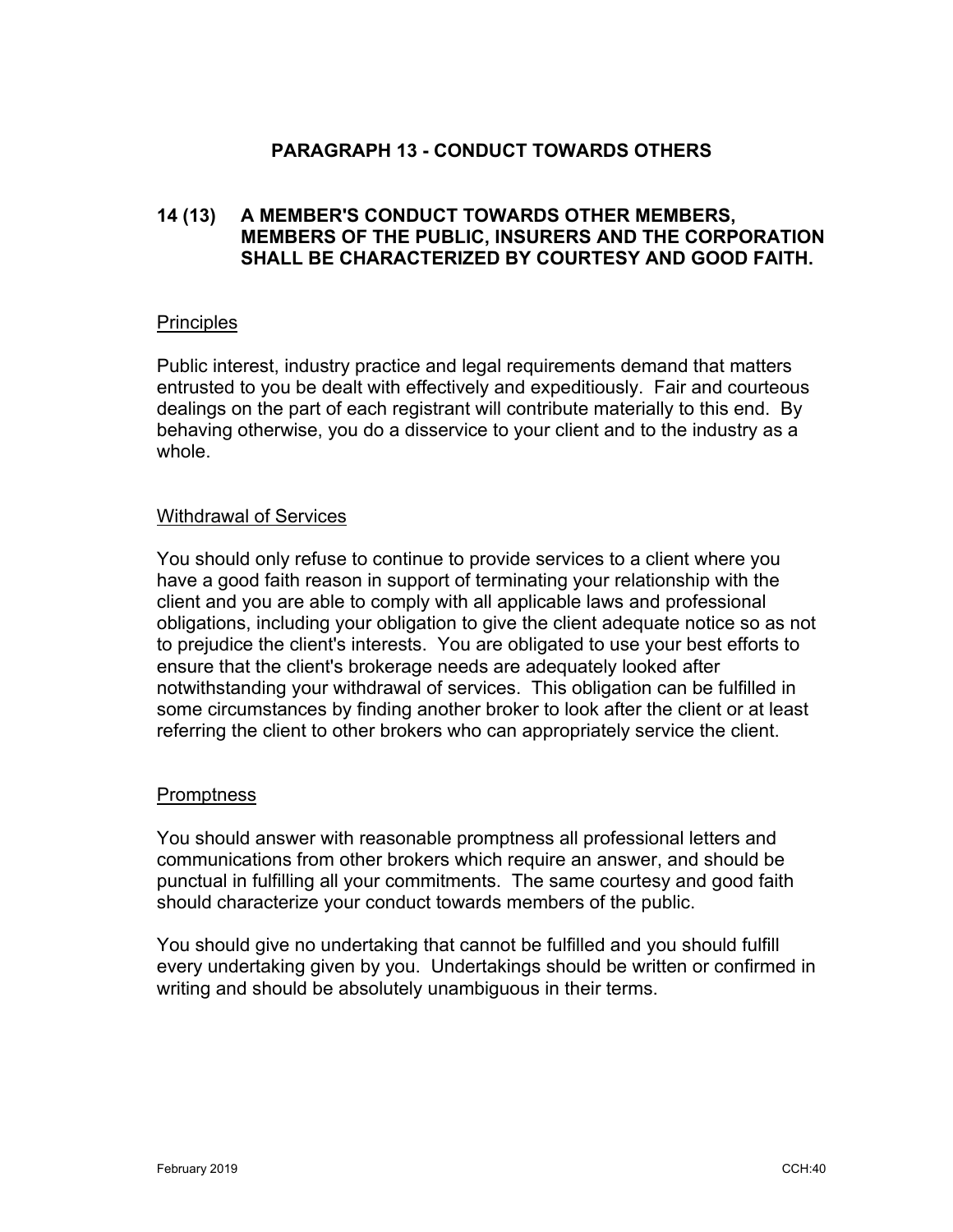### Other Brokers

You should avoid ill-considered, uninformed or unnecessary criticism of the competence, conduct, advice or charges of other brokers, but should be prepared, when requested, to properly advise a client in a complaint involving another broker and to cooperate with RIBO and other regulatory authorities in the investigation of complaints and enforcement of the law.

Note again that the use of published material in the RIBO Bulletin to criticize or slander a fellow member may be considered to be an act of misconduct.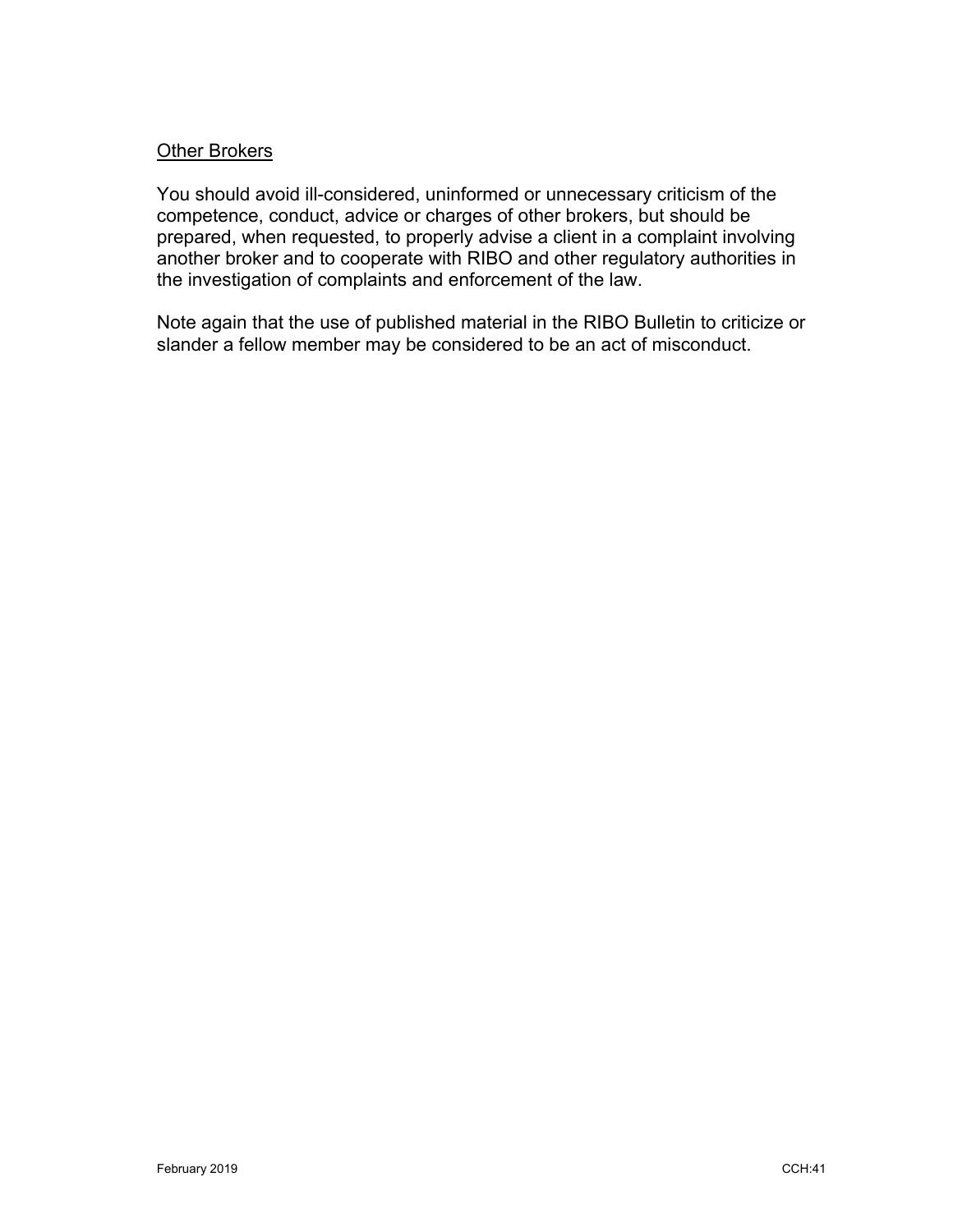# **PARAGRAPH 14 – DUTY TO COOPERATE**

# **14 (14) A MEMBER SHALL COOPERATE IN AN INVESTIGATION CONDUCTED BY THE CORPORATION.**

#### Basic Principle

Consumer protection can also be enhanced when one fully cooperates and provides accurate information during an investigation.

#### Examples:

Examples of the duty to cooperate include:

- (a) A member under investigation must reply to an investigator with timely information in a complete manner.
- (b) Failing to respond to the inquiry of an investigation or an investigator may be considered an act of misconduct.
- (c) During an investigation, brokers should be cooperative by making themselves available for meetings and providing all documents, electronic or otherwise as required during an investigation.